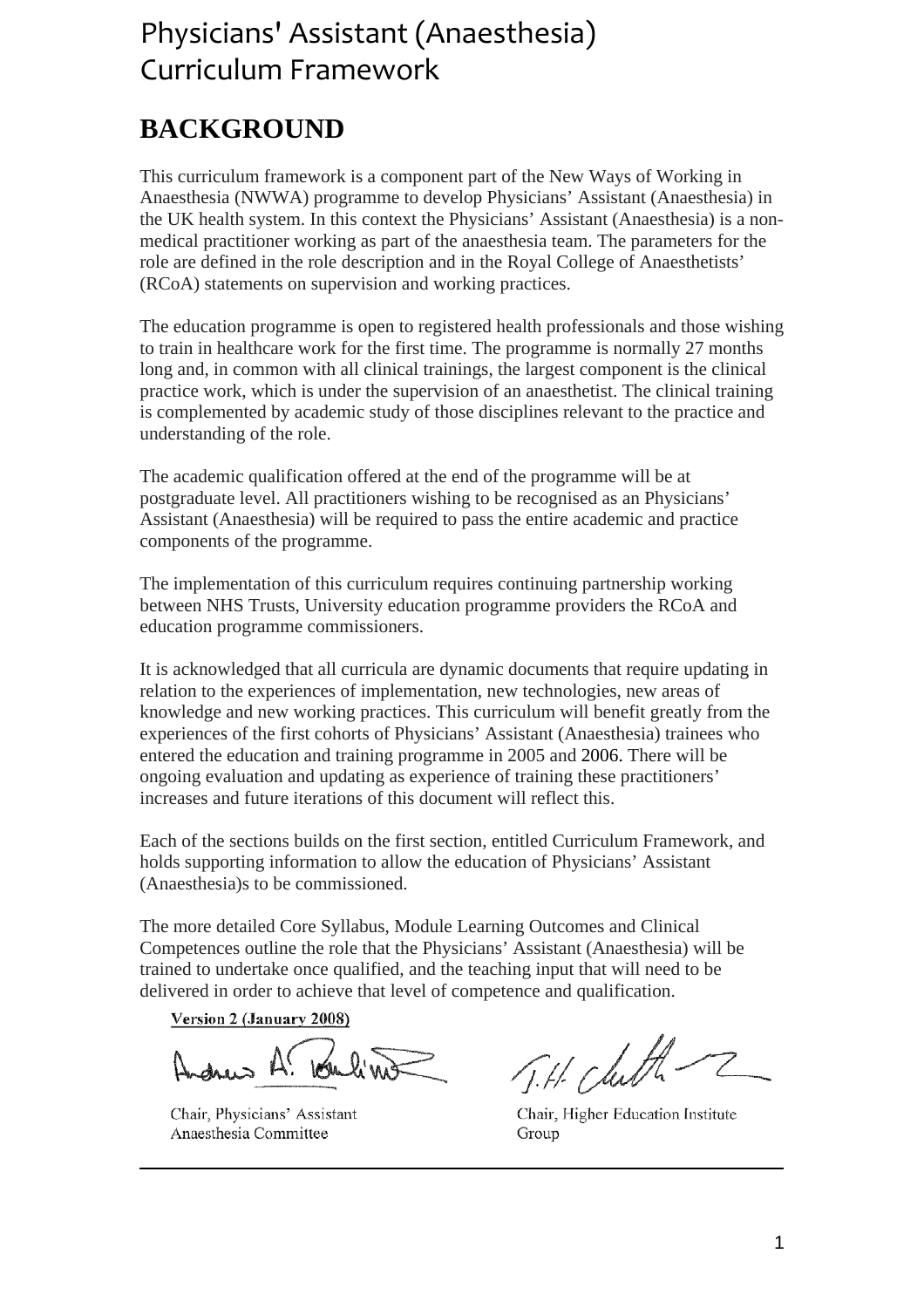# **Introduction**

This section describes the curriculum framework for the Physicians' Assistant (Anaesthesia) national learning programme. It is intended to guide the education and development of the practitioner through all of the teaching and learning activities in the work based and other learning environments. Assessment, which is integral to all teaching and learning activities, forms part of this framework.

Teachers in all settings should use this framework to plan the education of the practitioner and to maximise learning opportunities in all environments.

This curriculum was developed on behalf of the NHS Modernisation Agency, Changing Workforce Programme (CWP) in collaboration with the (RCoA), NHSU and University of Birmingham.

The (CWP) established a national programme of work in 2003 focusing on roles within anaesthesia, in the context of new ways of working. This programme builds on a joint evaluation of non-medical staff in the delivery of anaesthesia services in Sweden, Holland and the USA, undertaken by the CWP, Department of Health and  $RCA$ 

The Physicians' Assistant (Anaesthesia) will work as part of the anaesthetic team. This new role is seen to be important in supporting the gradual shift of work, traditionally done only by doctors, to a non-medically trained role through a controlled process underpinned by a robust competence based education programme.

# **The aim of this curriculum is to**:

a) develop a practitioner role that enables the anaesthesia team to have more staff working differently

b) Enable one medical anaesthetist to run two lists and release anaesthetists for other medical roles and teaching and training

c) Maintain patient safety and have transparency to the public

d) Maintain the quality of care and outcomes

e) Develop appropriate continuing education and training

f) Involve non-medical roles working as part of a team with medically qualified anaesthetic staff and in a supervised capacity i.e. by providing more widely technical skills currently unique to medically qualified anaesthetists.

# **The audience for this section**

This section is intended for:

• Those wishing to become Physicians' Assistant (Anaesthesia)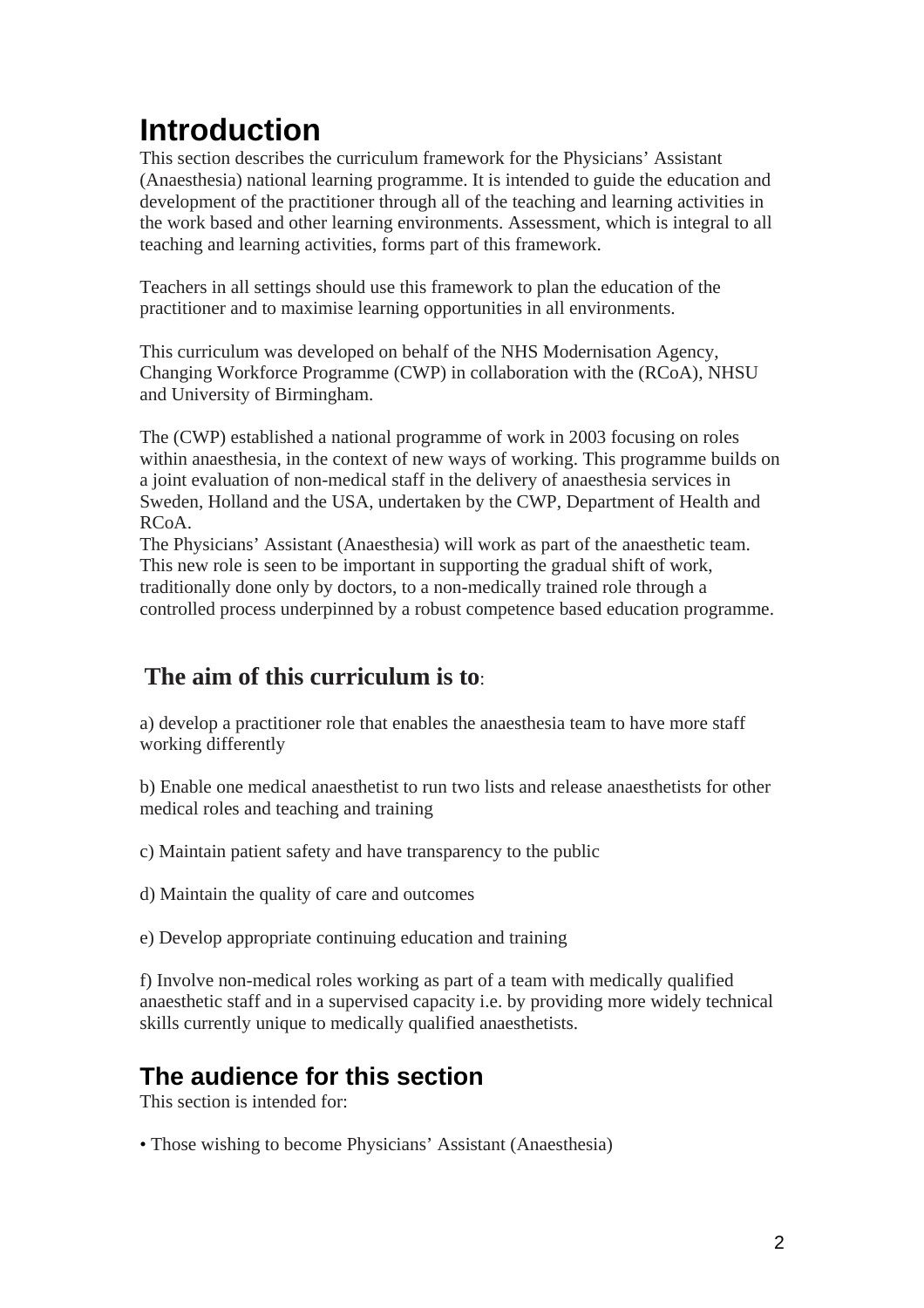• Those wishing to offer an educational programme leading to qualification

• Patients and the lay public, providing the standards required for the education and development of Physicians' Assistant (Anaesthesia)

• Regulatory bodies

• Educators in other professions as an explicit statement of the framework for the education of Physicians' Assistant (Anaesthesia)

• Those wishing to employ Physicians' Assistant (Anaesthesia).

# **Educational facilities**

The education programme will usually be commissioned by the relevant Strategic Health Authority on behalf of its constituent organisations.

The curriculum will be delivered by a range of service providers who meet the following criteria:

Each training organisation will need to provide the following facilities:

1) Registration as a postgraduate student with the higher education partner.

- 2) Access to personal study facilities.
- 3) Funding for the final OSCE Examination at the RCoA
- 4) Access to appropriate library facilities.

5) One or more nominated consultant anaesthetist. The role of this/these individuals will be:-

- a) The organisation and delivery of the clinical teaching for the programme.
- b) Recruitment of tutors
- c) The attendance at appropriate tutor training days.

 d) The organisation of student mentorship and the in course formative clinical assessments.

6) One or more anaesthetic tutors to deliver the weekly tutorials.

7) Access to operating rooms undertaking a wide spectrum of operations on adult patients under general anaesthesia. As a minimum these should include:

- a) General Surgery
- b) Orthopaedic Surgery
- c) Gynaecological Surgery
- d) ENT Surgery
- e) Urology.

8) Access to an adult Critical Care Unit to observe invasive monitoring techniques and the basics of critical care in practice.

9) Access to clinical skills training facilities. Ideally these will be delivered by a dedicated clinical skills training facility but as a minimum the equipment listed in the detailed clinical skills section of each module will be available.

10) The curriculum contains a substantial amount of material designed to be delivered by modern e-learning methods. In order to access this with maximum functionality, access to a personal computer with the following specifications will be required: i) Internet access at ADSL broadband rate or higher

ii) Internet Browser (e.g. Internet Explorer 5 and above, Netscape Navigator 4.7 and above, Mozilla or Firefox.)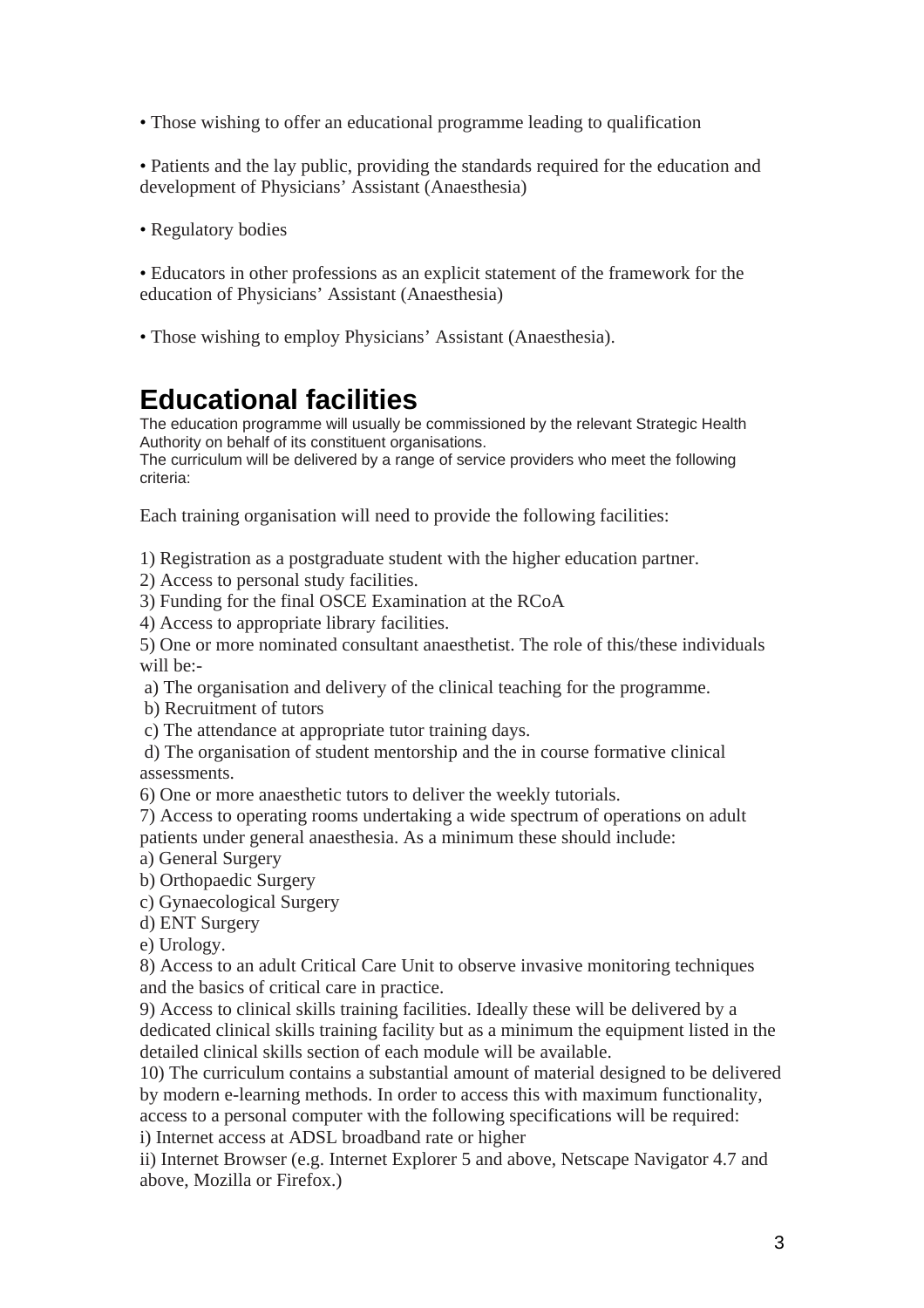iii) Macromedia Flash Player 7.0 or higher

iv) Sound card

v) Headphones if in public area

vi) Access to printing facilities, unless the printed version of the curriculum has

already been supplied.

11) Access to appropriate pastoral care facilities that include occupational health etc.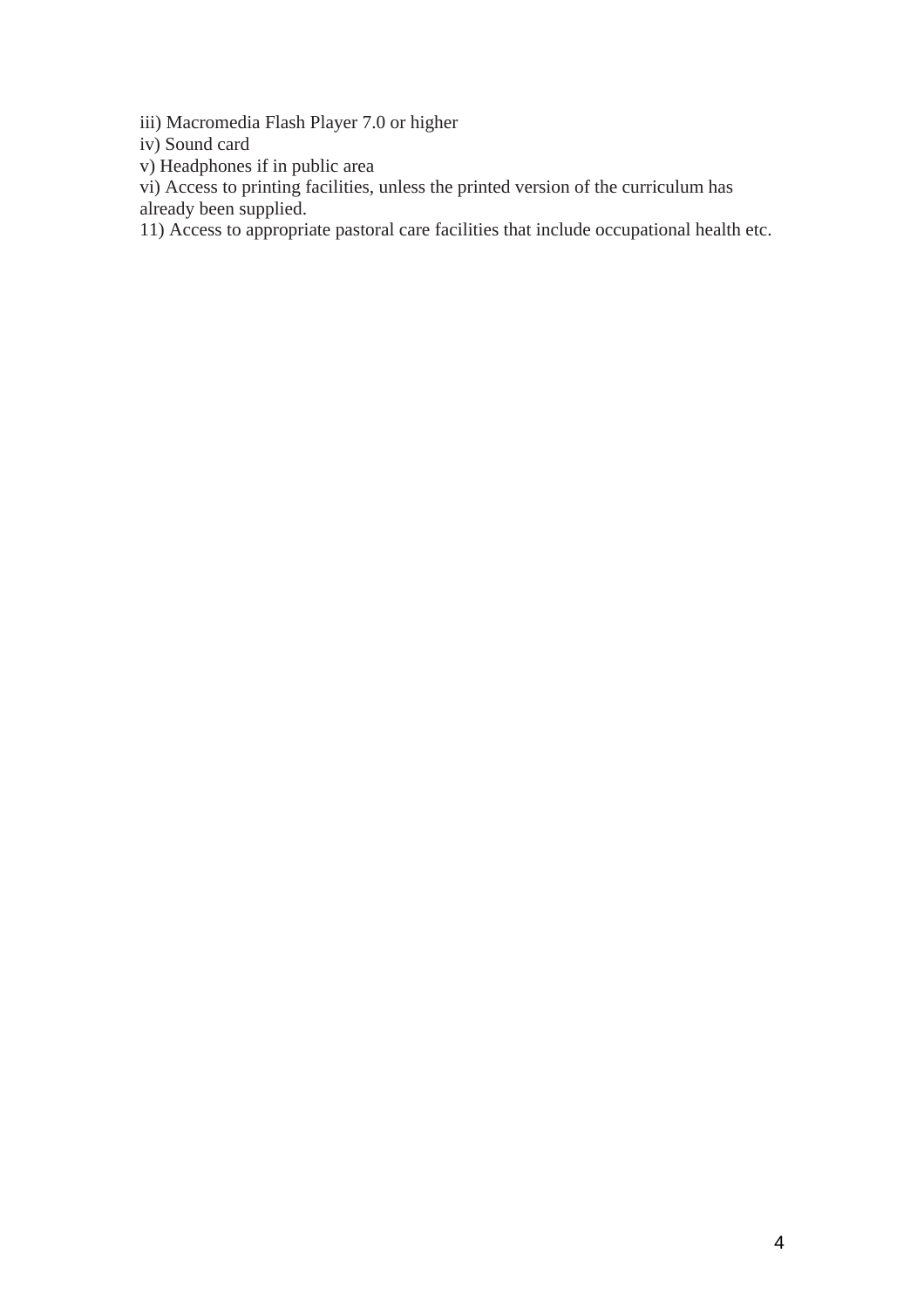# **Entry requirements**

Applicants should be able to show that they have carefully considered the commitment involved in a career as part of the anaesthesia team they must demonstrate to the selection panel that they have good communication skills and the ability to work well within a team.

Candidates will come from diverse backgrounds and this has been reflected in the entry requirements in order to enable equitable access. To facilitate equitable access it is anticipated that an admissions advisor will advise applicants appropriately.

Entry to the national learning programme will be open to applicants from one of two different routes:

## 1) Registered healthcare practitioners

For example nurses and operating department practitioners (ODPs); the following criteria must be met:

At least three years, full-time, post-qualification work experience in a relevant area and evidence of recent and successful academic activity

## 2) New entrants to healthcare

- With a biomedical science, or biological science background
- Preferably with a second class Honours degree or better.
- With a demonstrable commitment to a career in healthcare.

## **All applications will be individually assessed.**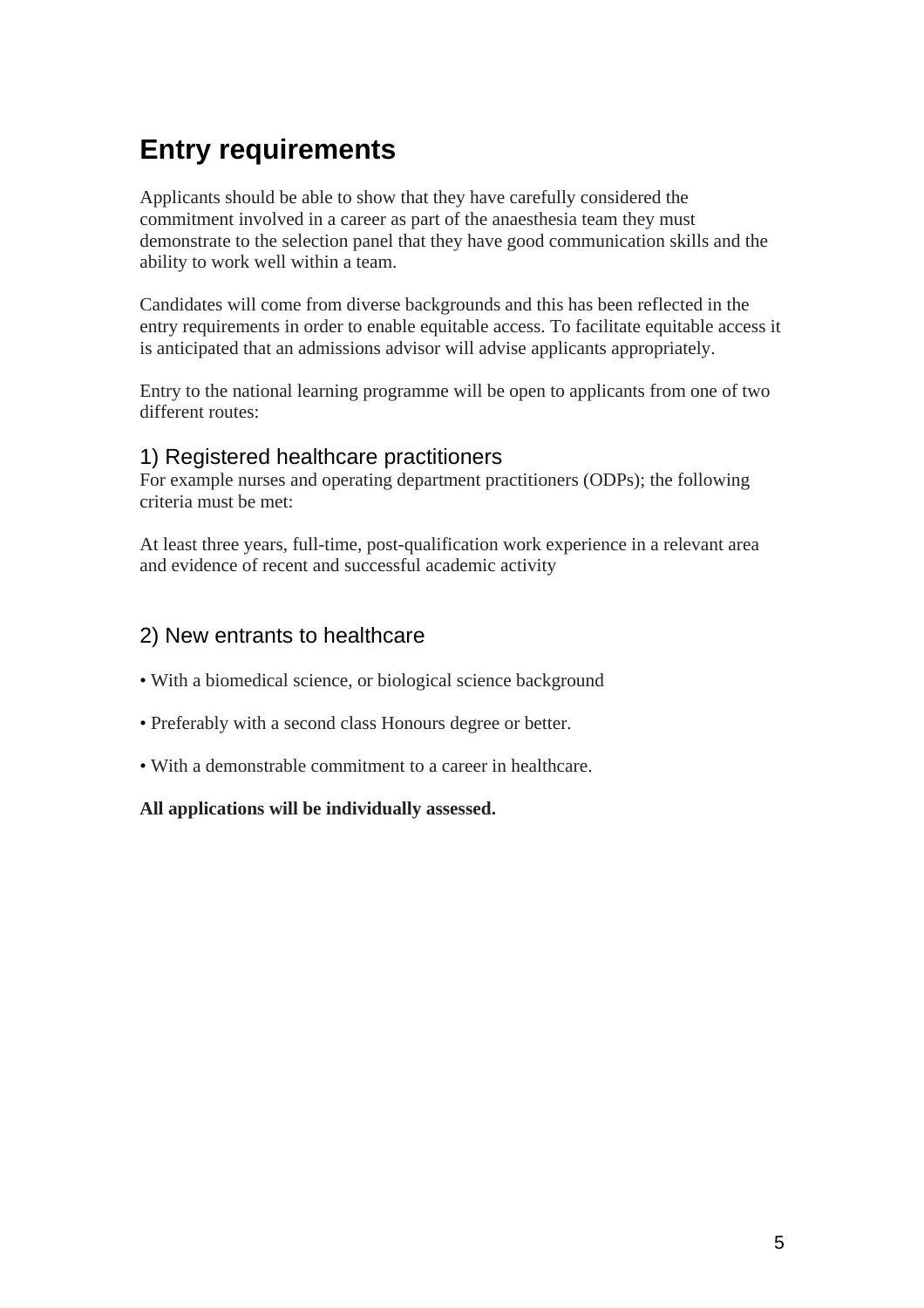# **Course structure**

The course is at postgraduate diploma level and lasts for 27 months. Successful completion of the course will be followed by three months of pre-registration work experience and then statutory registration. The regulatory process for Physicians' Assistant (Anaesthesia) is being developed and these practitioners are encouraged to participate in the regulatory process as it develops.

# **Course learning outcomes**

The learning outcomes for this education programme are designed to encompass the knowledge, skills and attitude that practitioners must achieve to become Physicians' Assistant (Anaesthesia).

On completion of this programme the student/learner must:

A. Be able to elicit the relevant history from the patient which identifies potential problems, before, during and after anaesthesia and to communicate this information to all members of the team.

B. Demonstrate a thorough working knowledge of relevant anaesthetic pharmacology and be able to articulate in theory and practice, the physiological action of these drugs and their interactions with prescribed drugs that patients may be taking.

C. Demonstrate a clear knowledge of the normal physiological changes which occur in the body before, during and after anaesthesia and be able to use the information to assess the wellbeing of patients before, during and post anaesthesia.

D. Be able to use their knowledge of physiology and pathology to identify and report the needs of patients who may be an anaesthetic risk due to a pre-existing medical condition.

E. Demonstrate a clear working knowledge of the applied anatomy and physiology of the respiratory, cardiovascular system and the spinal cord and brain in order to induce anaesthesia and undertake emergency resuscitative procedures.

F. Demonstrate a clear working knowledge of the physics relevant to anaesthesia and to use that knowledge to monitor and measure patients' wellbeing during and after anaesthesia.

G. Have the skills to reflect on their practice and to use the outcomes of that reflection for personal development and development, innovation and change in practice.

H. Have developed the ability to support the learning of colleagues entering practice.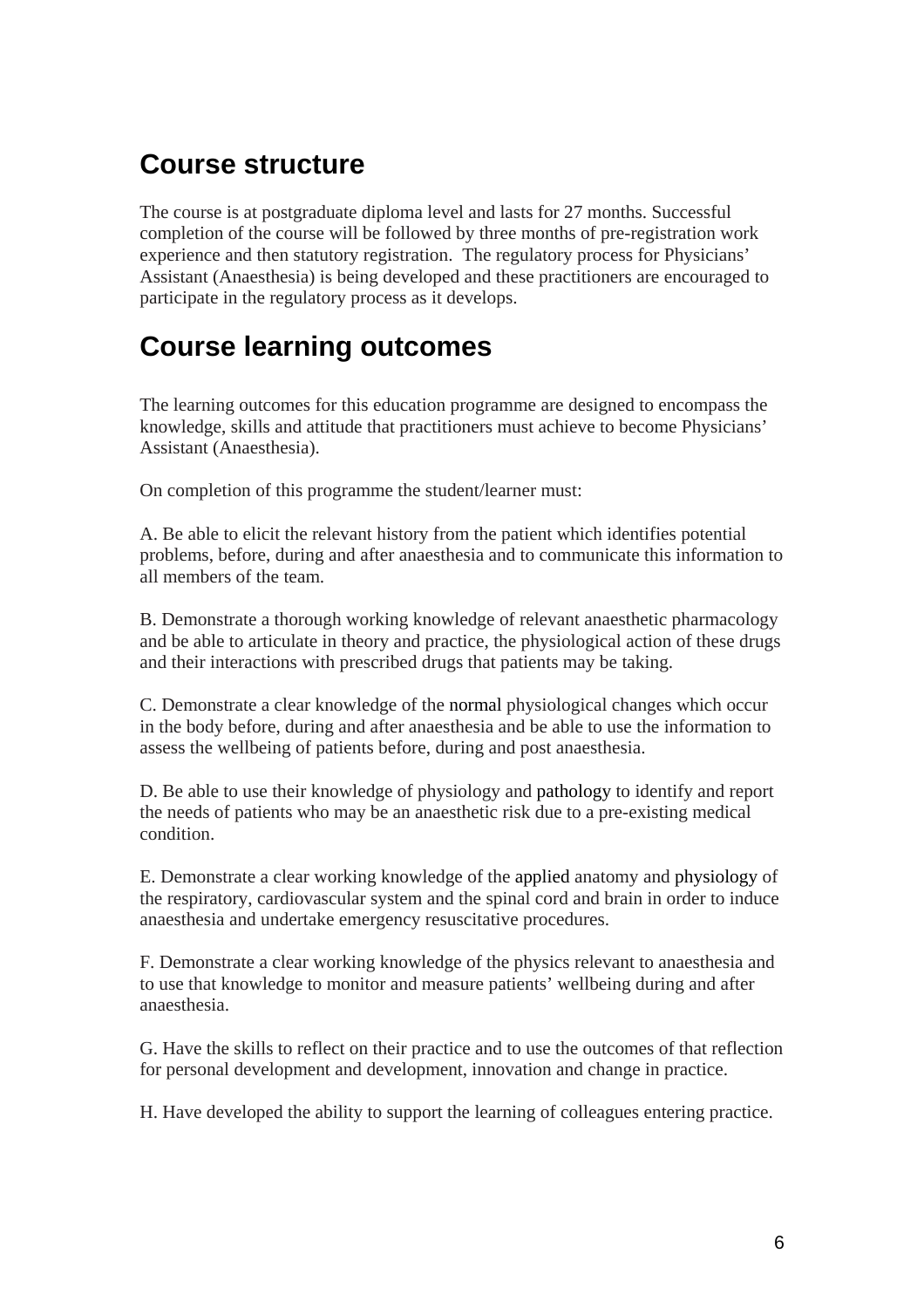# **Teaching and Learning Strategy**

**The course is made up of 12, two-month modules of teaching. Each module lasts for approximately 35 days.** 

Each module is broken down as follows:

Directed self study 70 hours Small group teaching 14 hours Clinical skills teaching 21 hours Workplace experience 140 hours

These are times averaged across all 12 modules. Depending on prior knowledge and experience some flexibility is allowed between time spent on theory and skills learning within a module.

## **Reflective learning**

The teaching and learning strategy is designed to enable students become reflective practitioners, capable of identifying problems, devising and reviewing potential solutions.

The clinical assessments and the student personal development plans should demonstrate the learning which has taken place from and through reflection.

## **Directed self study**

This will comprise a combination of bespoke material delivered through e-lectures and interactive computer-aided tutorials with links to existing high quality online and written material where appropriate.

The trainee will need to have access to a computer with appropriate software and internet access.

This study will be supported by a module handbook, which will contain essential information points and suggestions.

## **Small group teaching**

There will be seven two-hour tutorials in each module delivered by consultant anaesthetists, senior anaesthetic trainees and other senior staff from related disciplines.

The module handbook contains learning objectives for each tutorial as well as additional information. Some tutorials will use problem-based learning methods for the illustration of case management.

## **Clinical skills teaching**

Clinical skills teaching is broken down into three components:

• communication skills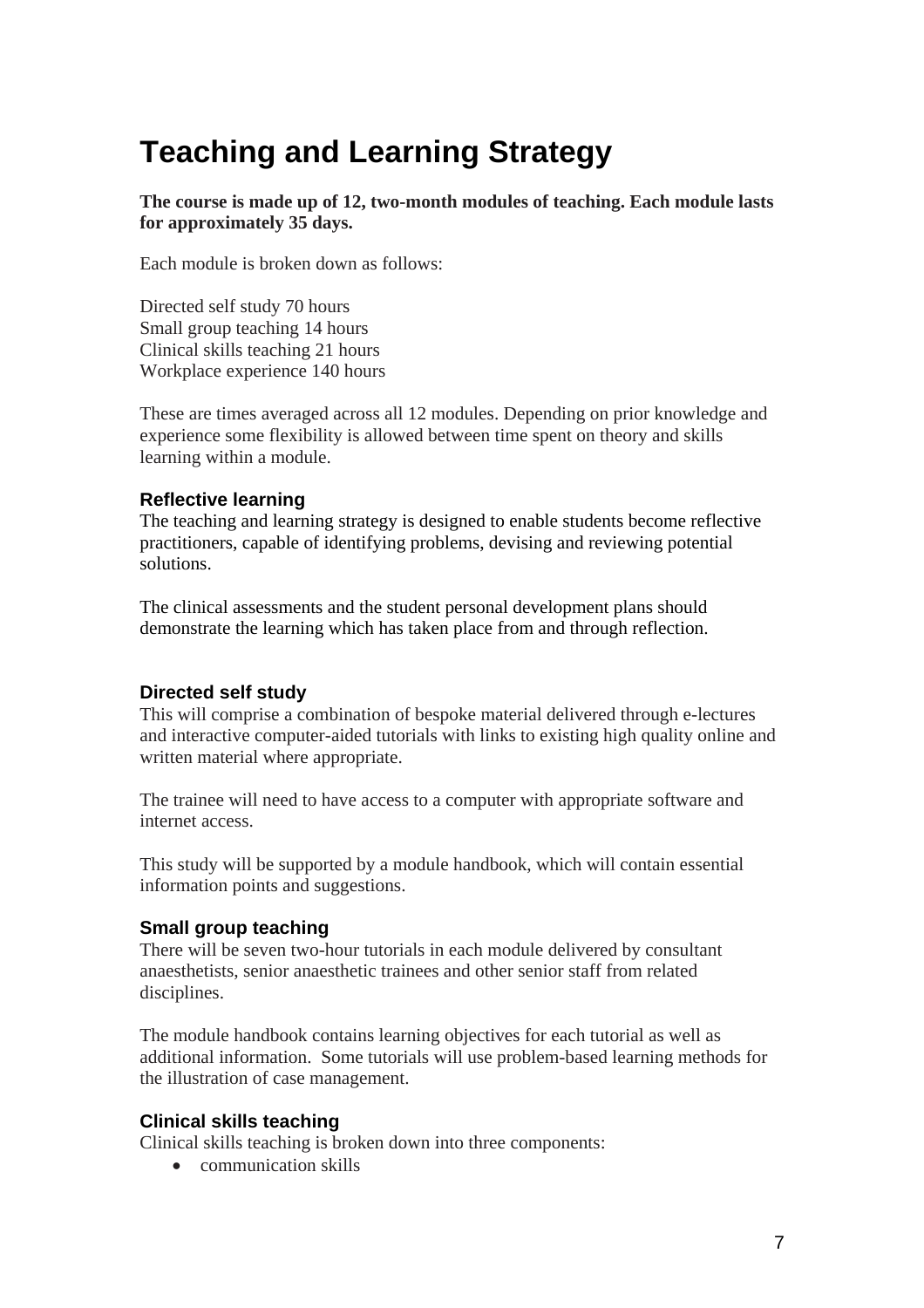- practical procedural skills
- clinical examination skills

 A series of clinical skills workbooks will support the curriculum. Where possible this teaching will be delivered through existing clinical skills facilities or through simulator-based training. The curriculum is, however, designed so that these skills can be taught and learnt using readily available low fidelity simulators.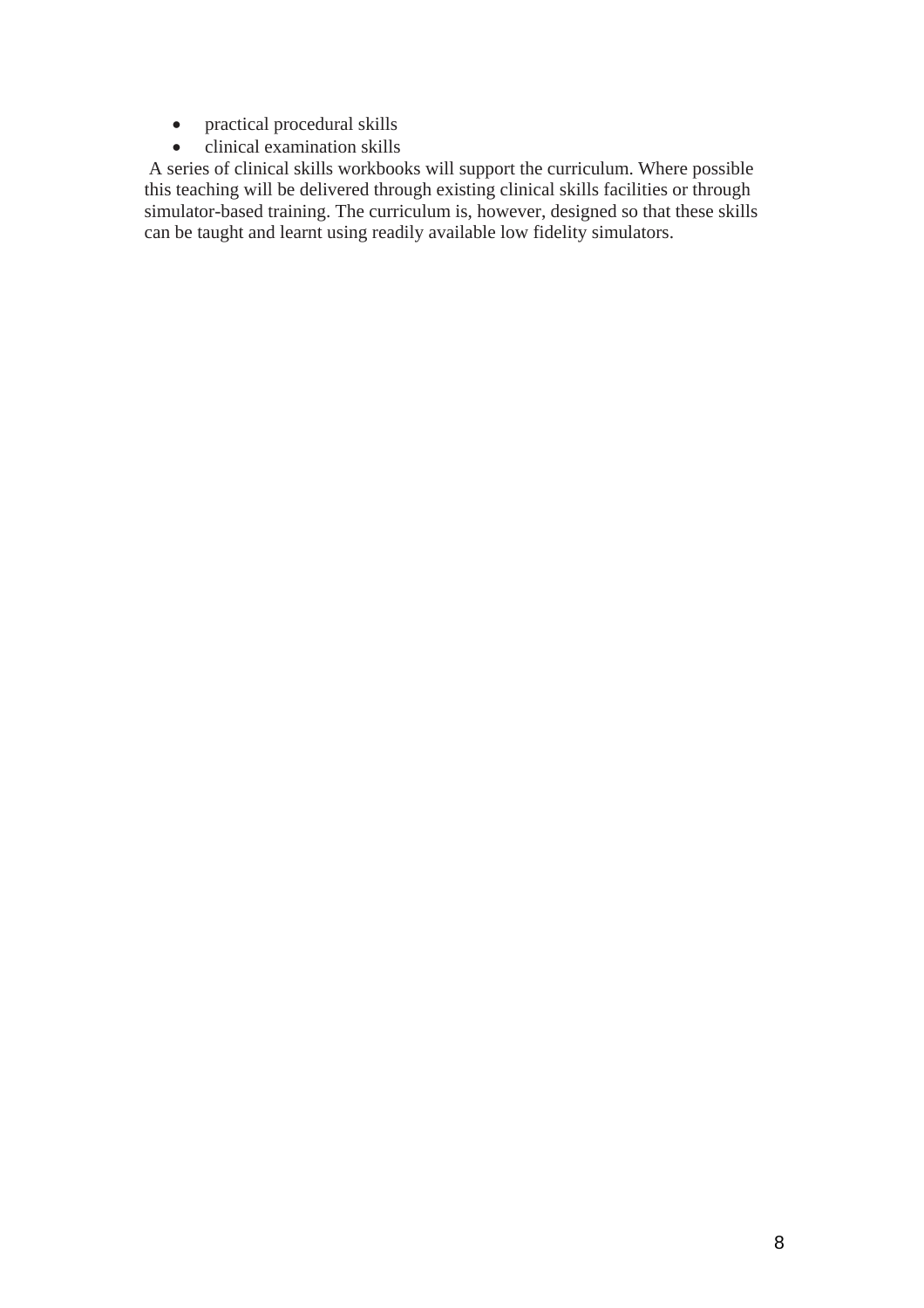## **Workplace experience**

The majority of the time in training will be spent in the operating room observing anaesthetic and surgical practice, undertaking clinical procedures under supervision, using anaesthetic and monitoring equipment and discussing case management with experienced senior staff.

It is anticipated that learning opportunities will be sought in other clinical learning environments, which will support the achievement of the learning outcomes of the programme.

A series of guided discussion notes are available in the module handbooks for trainees and tutors, to ensure that appropriate areas are covered during this time.

# **Record of In-training Experience (RITE)**

The trainee will keep a detailed diary of workplace experience as a record of intraining experience. This will take the form of a structured weekly diary recording the following for each case observed:

• Patient demographics and ASA grade (American Society of Anaesthesiologists scale of risk)

- Operation details including duration
- Anaesthetic technique, drugs used
- Airway used
- Ventilation (mode of)
- Monitoring used
- Recovery
- Untoward events.

A series of workplace tasks mapped to learning outcomes will be included for each module, and successful completion of these will be recorded in the diary.

In addition the diary contains a record of topics covered in in-theatre teaching and a record of areas not fully understood so facilitating reflective practice.

The diary can be held as a paper or electronic system but the paper version will be transcribed onto a computer database at regular intervals so allowing:

- Secure backup of data collected
- Analysis of procedures seen and practised
- Record of successful task completion
- Comparison with peers' data and identification of areas needing further attention
- Analysis of experience for use by local tutor
- Analysis of experience by local delivery group and curriculum design team.

## **Assessments**

The first four modules are designed to enable and support the students' development of theoretical and clinical knowledge, as they move from the foundation aspects of the programme, to the more complex knowledge and skills required for practice.

The formative and summative assessments in the first eight months of the programme reflect the areas covered in the first four modules of the programme.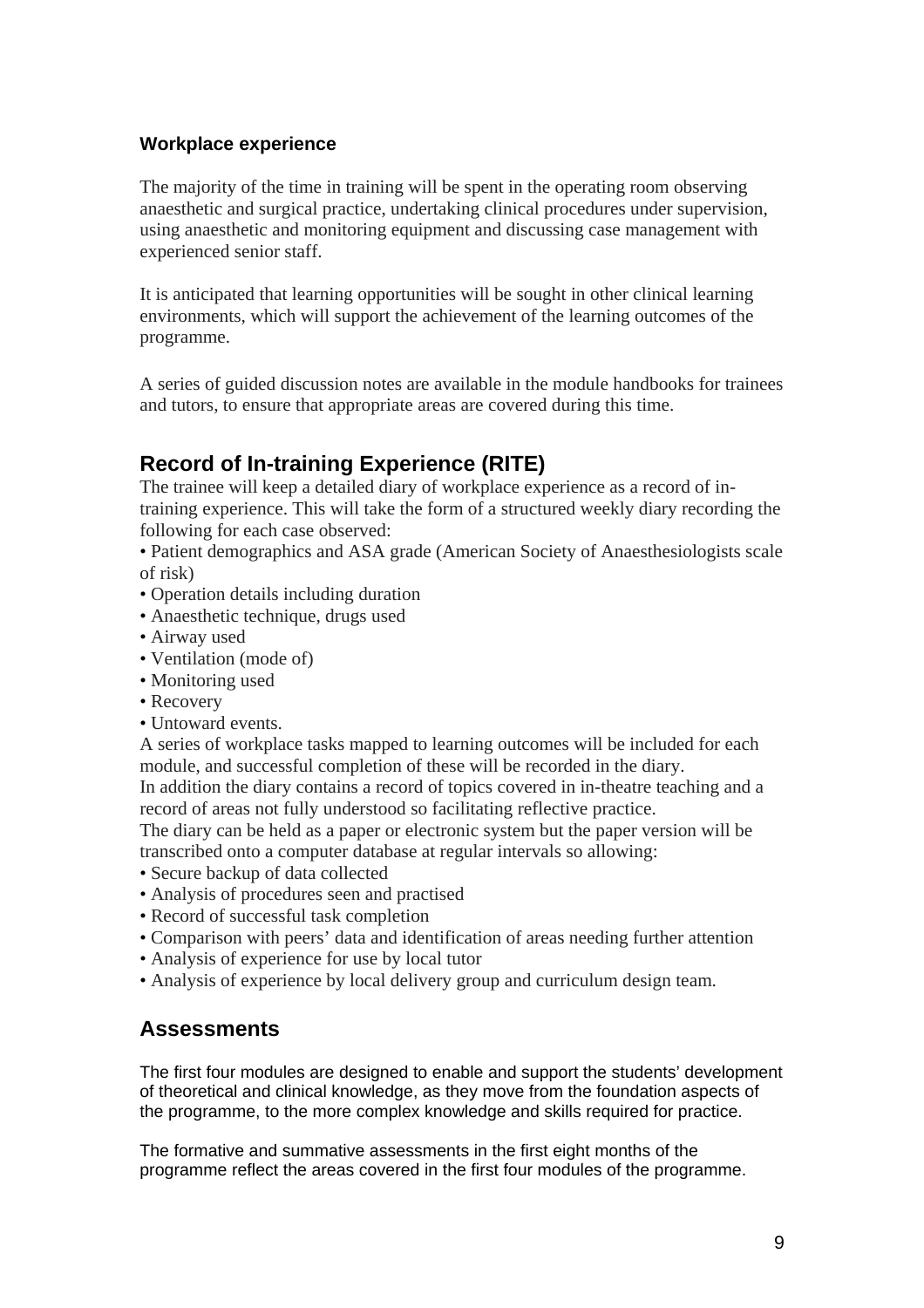## **Formative Assessments**

Formative assessments will take the form of quizzes, student led discussions, written tests and clinical examinations.

## **Summative Assessments**

The main summative assessments occur at eight and 24 months and are structured as follows:

1) 8 Month Assessment: MCQ (multiple choice questions), RITE Diary and Tutor Assessment (Attitudes & Behaviour).

**MCQ:** Students will have to achieve the pass mark to continue the programme

In addition the student would need to show clear module progression

**Clinical Skills:** Students will be assessed against a detailed set of criteria demonstrating an acceptable theoretical knowledge, as well as the ability to perform the procedure in an acceptable manner. **Pass/Fail**

2) 24 Month Assessment: MCQ, PBL, Clinical Skills Workbook completion, RITE Diary, Tutor Assessment (Attitudes & Behaviour), OSCE (objective structured clinical examination) at Royal College of Anaesthetists The individual components will be assessed as follows:

**MCQ:** Students will have to achieve the pass mark to continue.

**Clinical Skills:** Students will be assessed against a detailed set of criteria demonstrating an acceptable theoretical knowledge, as well as the ability to perform the procedure in an acceptable manner. **Pass/Fail**

**RITE:** To pass the RITE component of the assessment students will have to achieve the following:

a) Exposure to an adequate number and variety of cases. **Pass/Fail** 

**Tutor Assessment:** In exceptional circumstances a tutor may consider it inappropriate for a student to continue because of unacceptable attitudes or behaviour. Tutor comments will be fed back to students from this component of the assessment. All components of the assessment have to be passed to progress; cross-competency compensation is not permitted.

## **Module structure**

Each of the 12 modules is constructed in the same way as illustrated below. **Formative Assessment Skills Theory, Basic Science Workplace Experience** 

**Entry Modules 4 x 2 month**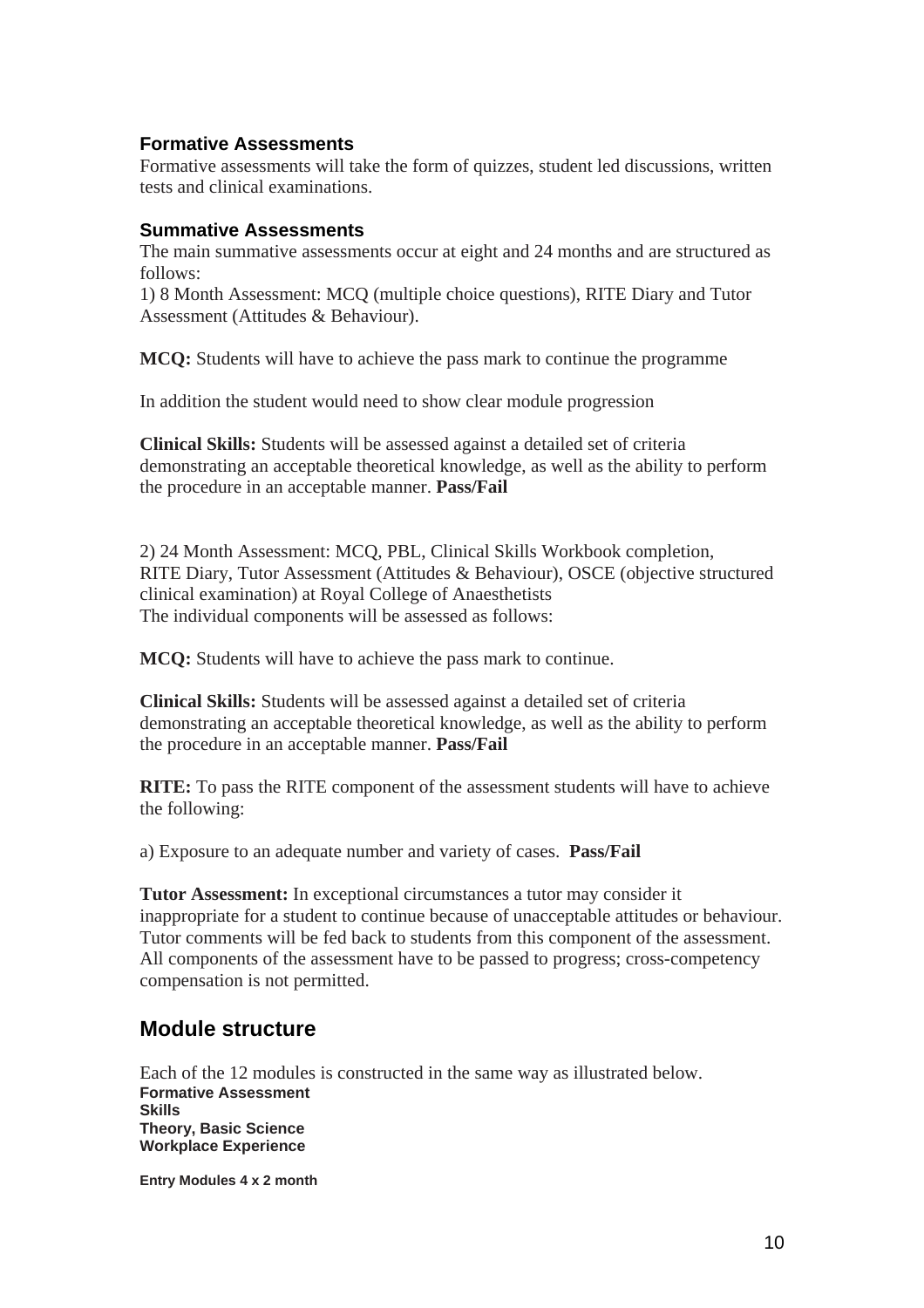# **Detailed module structure**

# **Module 1: Introduction to clinical practice (1)**

Aim of the module

**This module is designed to enable trainees to develop and build upon the skills and knowledge necessary for organising and managing the care of a patient in the operating theatre environment.** 

## **Learning outcomes**

**By the end of this module the trainees should develop the appropriate level of knowledge and professional behaviour to undertake the following:** 

#### **1. The layout and basic function of the typical anaesthetic room and operating theatre**

- a. Describe the basic function of the anaesthetic machine
- b. Describe the location and function of relevant equipment, particularly that required in an emergency
- c. Demonstrate how the operating table controls are manipulated, in order to make, break, lock and unlock it
- d. Describe, and explain the principles behind, the environmental controls within the operating room
- e. Describe the layout and function of the scrub area
- f. Describe drug checking procedures and measures for safe storage and use
- g. Define the roles of operating room staff and explain how they function as a team

#### **2. Good practice that ensures personal safety at work**

- a. Explain the importance of appropriate theatre clothing in ensuring personal and patient safety
- b. Demonstrate the appropriate method of putting on surgical clothing and gloves
- c. Describe and explain the basis of aseptic working practices
- d. Demonstrate the correct method for drawing up drugs, in liquid and powder form, safely and accurately
- e. Demonstrate the safe disposal of syringes and sharps
- f. Describe the factors to be considered, in terms of personal safety, when moving and positioning patients in the operating room
- g. Demonstrate appropriate manual handling skills in order to protect staff and patients
- h. Identify the common signs of stress in colleagues

#### **3. The importance of clear and timely communication with patients and staff**

- a. Explain why communication between patients and staff and between different members of staff is crucial to safe practice
- b. Describe the factors to be considered when communicating with people with visual and hearing impairments, with non-English speakers and with people with disabilities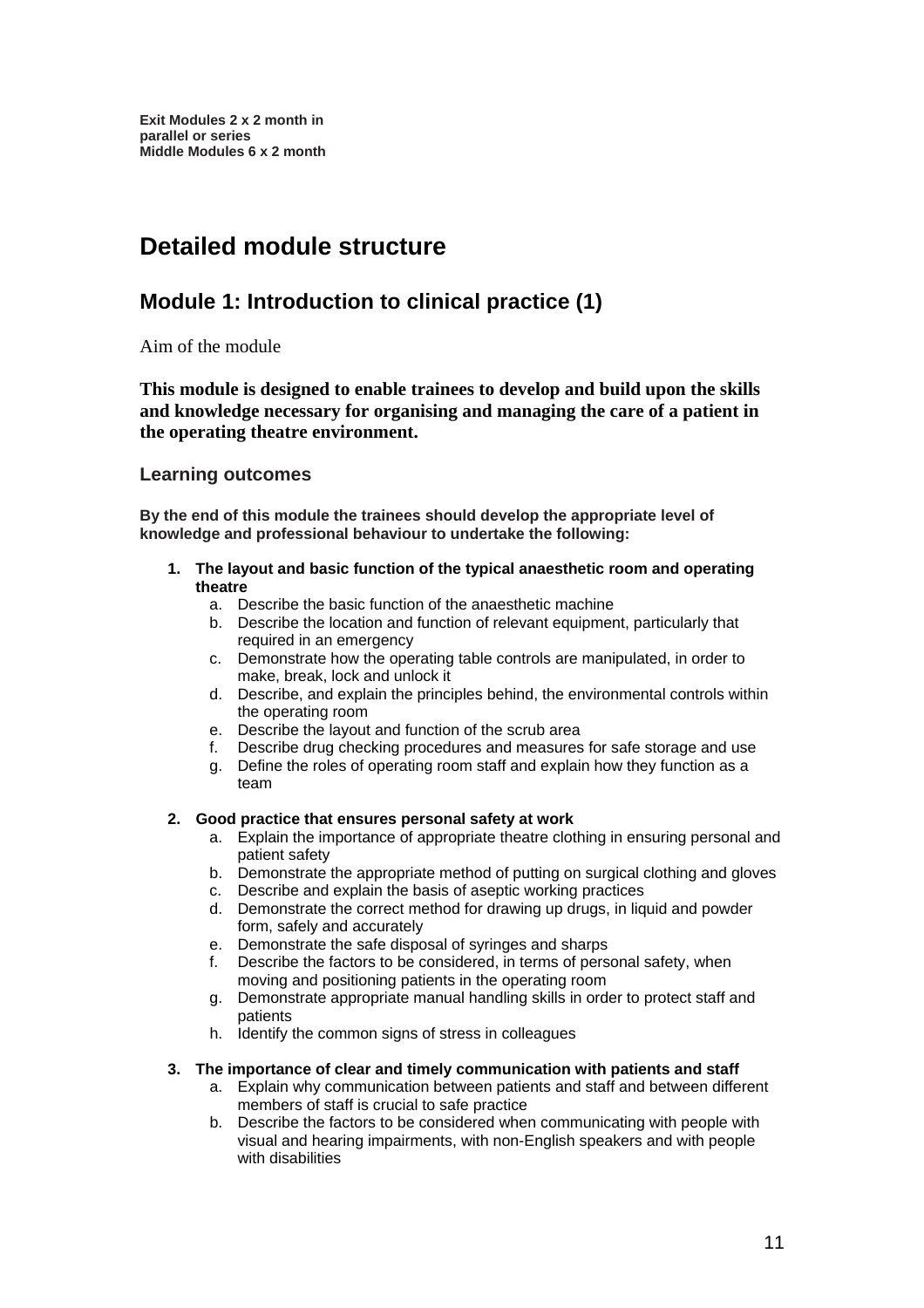- c. Recognise when it is appropriate to communicate with other members of staff in the operating room and when it is not
- **4. The principles of checking patients in, caring for them safely whilst they are positioned, handing over in recovery, and keeping a record of their care** 
	- a. Explain the importance of checking patients' details b. Demonstrate how to check a fit adult on their arrival in the anaesthetic room or theatre
	- c. Describe how a pre-operative history is taken from a patient
	- d. Describe the positions patients are commonly put in for surgical procedures, to include: the supine position, the prone position, the lithotomy and Lloyd-Davis positions
	- e. Describe the factors to be considered, in terms of patient safety, when moving and positioning patients in the operating room
	- f. State where common pressure points are on the patient's body
	- g. Demonstrate the safe positioning of a patient in the supine position
	- h. State the purpose and content of the anaesthetic record
	- i. Identify important times and events to be recorded
	- j. Explain the principles of fluid balance charts
	- k. Describe how patients are handed over in recovery and to ward staff<br>I. Describe how analgesia and fluids are prescribed post-operatively
	- Describe how analgesia and fluids are prescribed post-operatively
	- m. Explain the role of post-operative pain teams in the management of pain.

#### **5. The basic equipment used in anaesthesia**

- a. Recognise and state the function of the following:
	- I. Oral and nasal airways
	- II. Bougies / introducers
	- III. Intravenous giving sets
	- IV. Epidural needles
	- V. Laryngeal masks
	- VI. Laryngoscopes
	- VII. Masks
	- VIII. Needles for intravenous and intramuscular use
	- IX. Spinal needles
	- X. Sterile packs
	- XI. Tracheal tubes

## **6. The importance of oxygenation and the basic management of the upper airway**

- a. Know the risks to the patient of hypoxia
- b. Explain the importance of oxygenation and airway management before, during and after surgery

#### **7. The basic ethical and legal issues surrounding surgery and anaesthesia and the importance of anaesthetic records**

- a. Describe the responsibilities, limitations and legal boundaries relating to the role of the Physicians' Assistant (Anaesthesia)
- b. Describe the legal principles surrounding the use of controlled drugs
- c. Explain the fundamental ethical and legal issues surrounding patient consent
- d. Practice in a manner that demonstrates an awareness of a health professional's duty to the individual and to Society
- **8. The range of surgical procedures undertaken and their impact on the conduct of anaesthesia** 
	- a. Observe a variety of routine surgical procedures

#### **Theory:**

Basic Equipment & Safety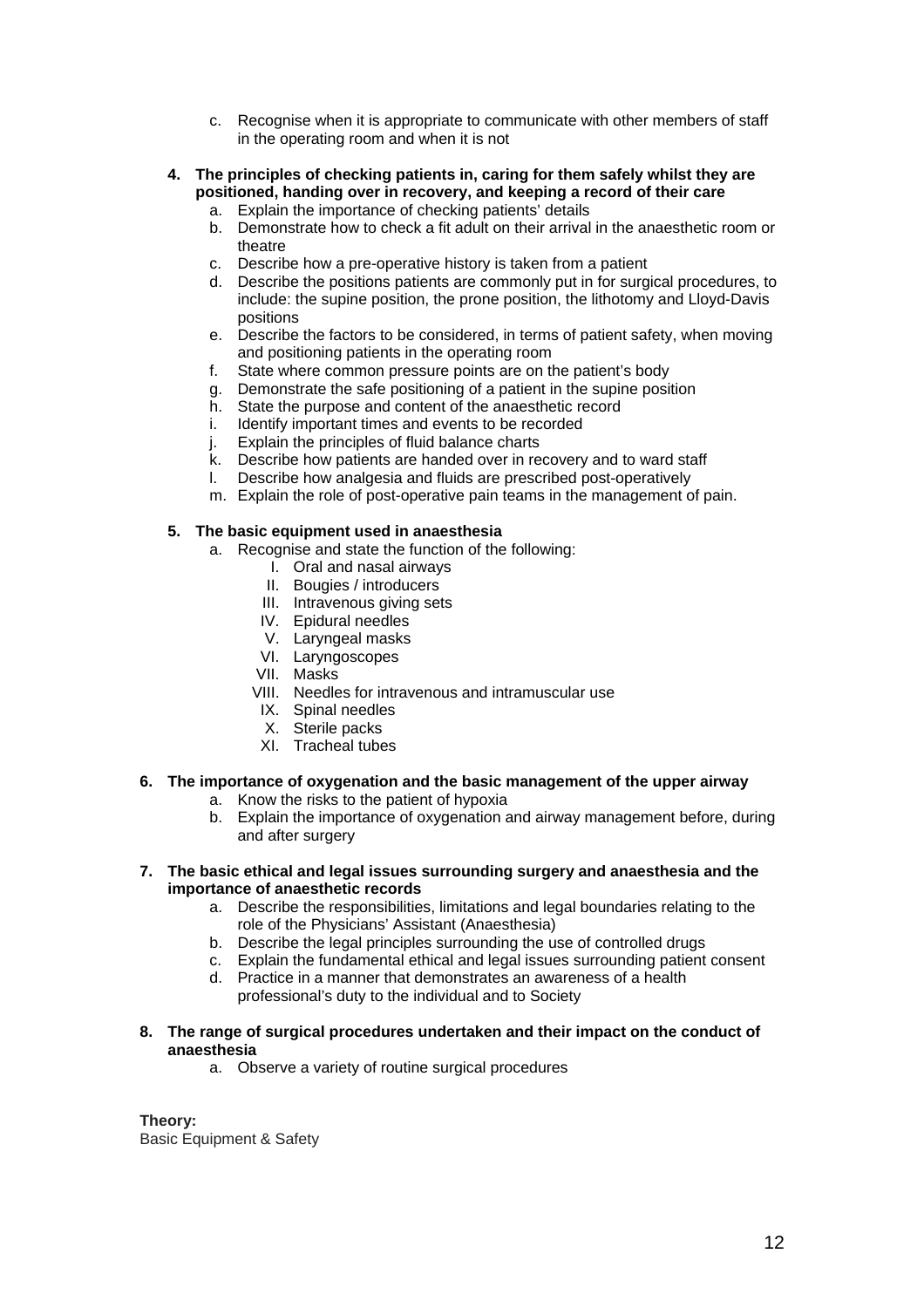#### **Skills:**

Drawing up drugs Disposal of sharps Gloves, Manual Handling Meeting patients Hospital and Operating Theatre layout and functions The People in an Operating Theatre The Patient, The Law, Ethics Personal Safety, Manual Handling Communications 1

**Workplace:** Introduction to Operating department Observation of Anaesthesia & Surgery (1) Introduction to Anaesthesia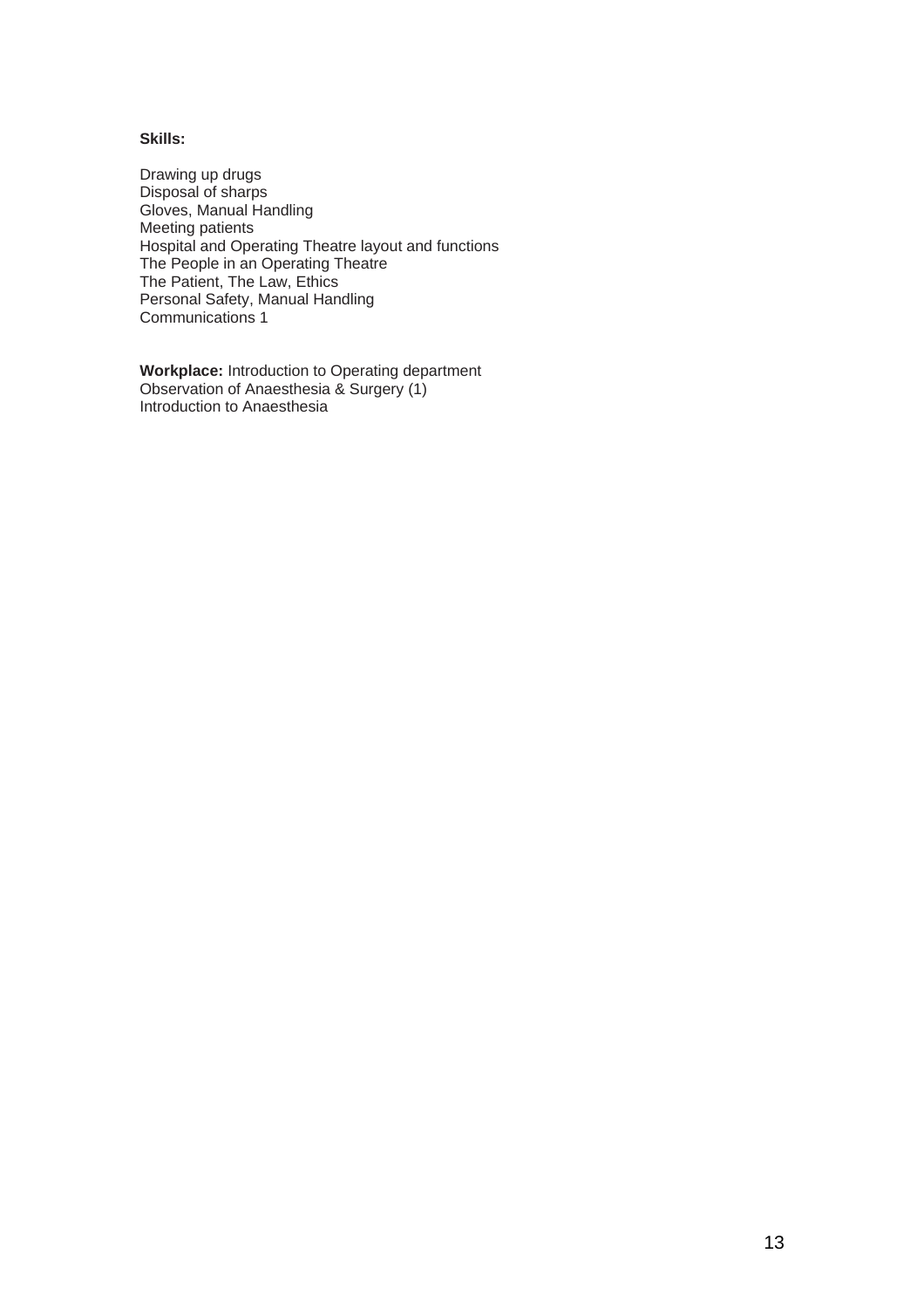# **Module 2: Introduction to clinical practice (2)**

### Aim of the module

The design and content of this module builds on Introduction to Clinical Practice 1 and will enable trainees to develop the knowledge of anatomy, physiology and some of the likely pathologies of the human body. Trainees will be introduced to pharmacology with particular emphasis on the safe and effective use of drugs in anaesthesia.

#### Learning outcomes

**By the end of this module the** trainees should have developed the appropriate level of knowledge, skills and professional behaviour in relation to the following**:**

- **1. The anatomy of the body, the positions and functions of the major organ systems and their core functions** 
	- a. Explain how the anatomy of the heart relates to its function as a pump
	- b. Name the major arteries and veins
	- c. Describe the position of the major arteries and veins within the body
	- d. Describe the structure of the nervous system with reference to: i. the brain and spinal cord
		- ii. the major divisions of the peripheral nervous system
	- e. Explain how the anatomy of the lungs relates to their functions as gas exchangers
	- f. Describe the range of normal movements of the wrist, elbow, shoulder, ankle, knee and hip
	- g. Outline the major functions of the liver
	- h. Outline the major functions of the kidney

#### **2. Common pathological conditions that are treated surgically**

- a. Describe the aetiology and effects of:
	- i. Infections: abscesses, cholecystitis, peritonitis
	- ii. Vascular problems: arterial blockages, aneurysms, varicose veins and ulcers, DVTs
	- iii. Cancers: breast, bowel, lung and prostate
	- iv. Superficial swellings: hernias, lipomas, cysts, ganglions
- **3. Common medical conditions found in surgical patients and the implications of these for anaesthesia** 
	- a. Describe the aetiology and effects of:
		- i. Cardiovascular System: hypertension, angina, heart failure, valve problems
		- ii. Respiratory System: asthma, COAD, pneumonia
		- iii. Diabetes
		- iv. Renal failure
		- v. Liver: Jaundice, cirrhosis
- **4. The basic examination of patients, monitoring of their physiological status and interpretation of simple investigations** 
	- a. Demonstrate competence in the non-invasive measurement of systemic blood pressure
	- b. Demonstrate competence in the measurement of pulse rate
	- c. Demonstrate the location and palpation of major pulses
	- d. Recognise the signs of poor peripheral perfusion and cyanosis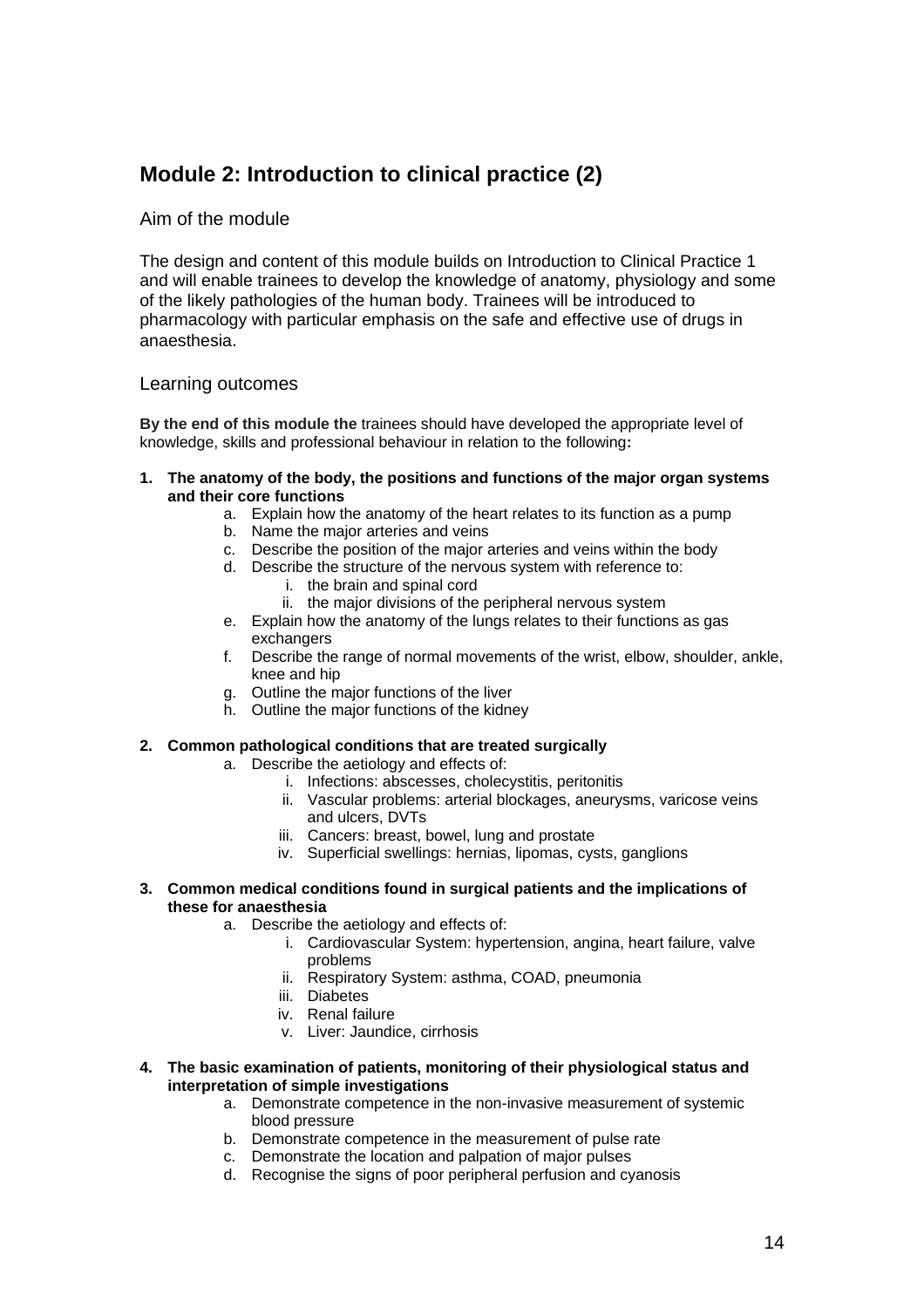- e. Describe the central venous pressure and peripheral oedema
- f. Recognise normal breath sounds
- g. Demonstrate the basic principles of inserting an airway and holding a facemask on a patient with teeth and normal anatomy
- h. Demonstrate how to check the position of an ET tube or LMA
- i. Describe the measurement of urine flow
- j. Describe the measurement of blood glucose
- k. Interpret commonly performed blood tests
- **5. The major classes of drugs encountered in anaesthetic practice, the routes they are administered and the concept of balanced anaesthesia** 
	- a. Describe routes of administration of drugs:
		- i. Oral
		- ii. Subcutaneous
		- iii. IM
		- iv. IV
		- v. Inhalational
	- b. Be aware of induction agents, volatile agents, opioids and other analgesics, relaxants, anti-emetics
	- c. Explain the basics of balanced general anaesthesia

#### **6. The principles of preventing cross-infection**

- a. Describe the importance of universal precautions for the prevention of crossinfection including, hand washing, aprons and good housekeeping
- b. Explain the rationale behind decontamination, disinfection and sterilisation
- c. Describe the precautions taken with infectious patients (TB, MRSA, Hep-B, HIV, etc)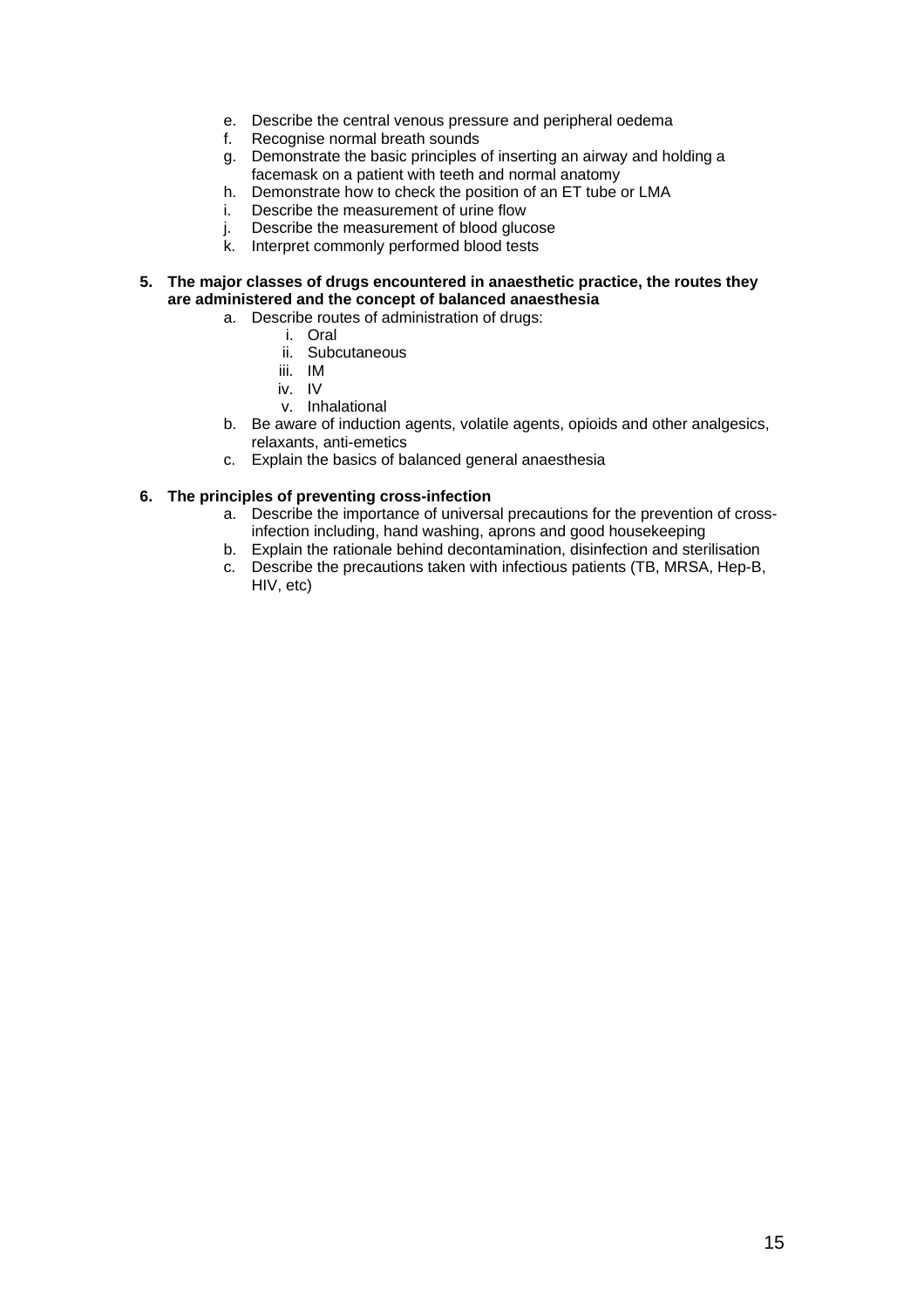#### **7. Different types of surgery and the way in which they require anaesthesia to be conducted**

- a. Understand the need for muscle relaxants
- b. Describe and explain the necessary modifications to anaesthesia in the following scenarios:
	- i. The need for the head-down position
	- ii. Access to the perineum
	- iii. Operations on the back and sides

#### **8. The principles, and importance, of good inter-professional working**

- a. Explain the roles played by different members of the anaesthetic and operating theatre team
- b. Describe the ways in which information can be communicated in the clinical environment
- c. Explain the need to communicate in an organised and timely fashion
- d. Understand the principles of when to ask for help

#### **Formative Assessment:**

#### **Module planning questionnaire**

**Theory: Basic Physiology & Pathology** Basic Anatomy & Pathology Common Medical Conditions

**Skills: Basic Clinical Examination** Introduction to Surgery Introduction to Drugs Interpretation of simple investigations

**Workplace:** Introduction to Surgery, Meeting other staff Inter-professional working Observation of Anaesthesia & Surgery (2)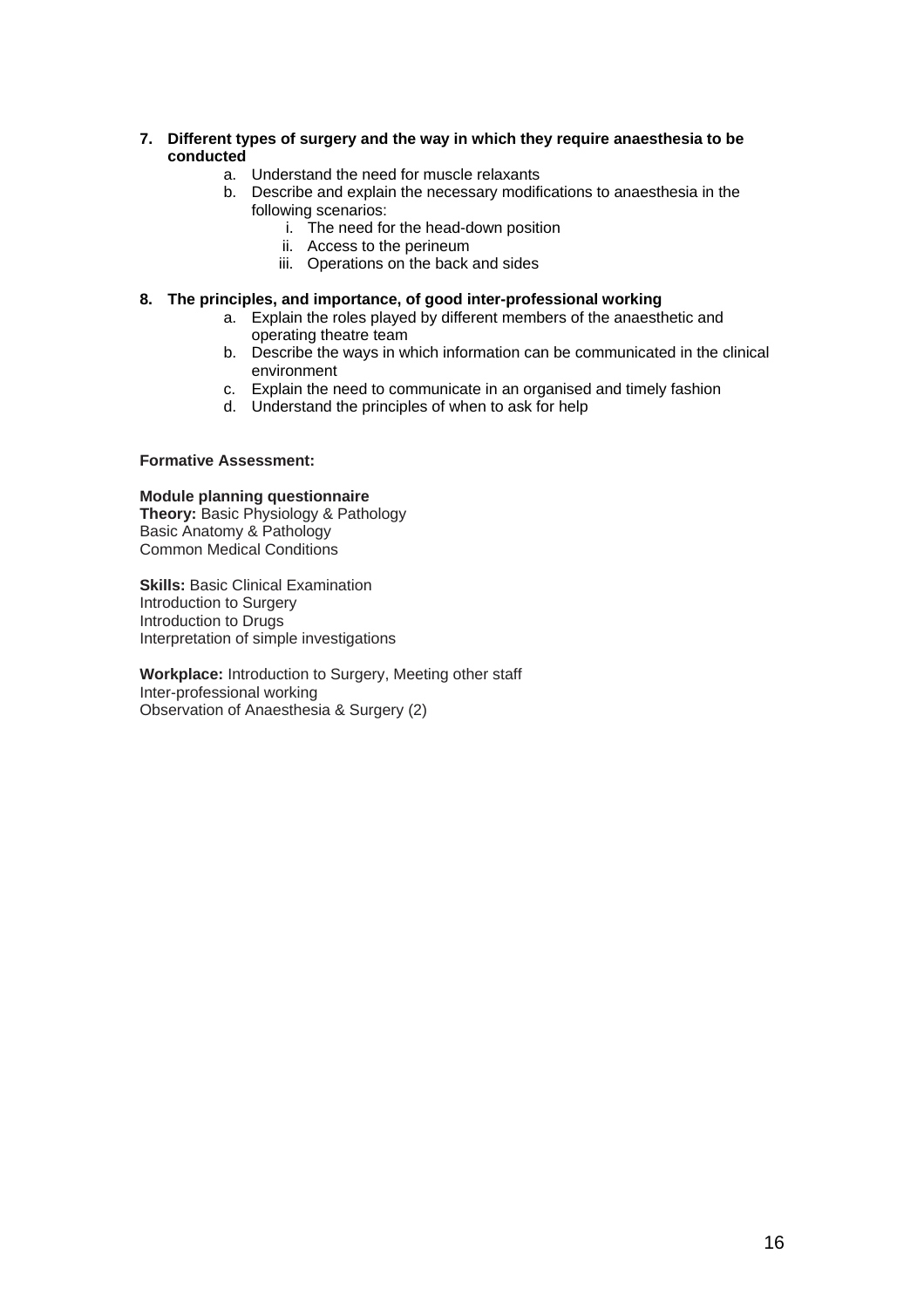## Module 3: Introduction to anaesthesia science and technology (1)

## Aim of the module

This module introduces the trainees to the history and development of anaesthesia. It also builds on their knowledge of pharmacology and the management of patient care during the induction and recovery from anaesthesia.

#### Learning outcomes

**By the end of this module the student should be able to demonstrate the appropriate level of knowledge, skills and professional behaviour in relation to the following:**

#### **1. The discovery and historical development of anaesthesia**

- a. Outline the early forms of anaesthesia
- b. Be aware of the important milestones that underpin current practice
- c. Use the search for the agent with ideal properties as an example to illustrate progress in anaesthetic pharmacology

#### **2. The methods of establishing anaesthesia and recording its progress on an anaesthetic chart**

- a. Explain the rationale behind the classification of patients' fitness for anaesthesia (physical status)
- b. Outline the ASA grading system used to classify patients' fitness for anaesthesia (physical status)
- c. Describe, in principle, the various methods by which anaesthesia can be achieved
- d. Describe the composition of the anaesthetic record
- e. Explain the importance of keeping accurate records in anaesthesia

#### **3. The theoretical and practical aspects of the administration of IV anaesthetics, inhalation anaesthetics, analgesics and relaxants**

- a. Outline the drugs available for intravenous anaesthesia
- b. Explain the principles of uptake and distribution of a single IV dose
- c. Summarise the dangers and treatment of intra-arterial injection
- d. Outline the drugs available for inhalational anaesthesia
- e. Explain the principles of uptake and distribution of a fixed inspired volatile concentration
- f. Outline the drugs available to produce analgesia and how they are administered (oral, S-C, IM, IV)
- g. Outline the drugs available to produce muscle relaxation
- h. Describe the special features of suxamethonium

#### **4. Assessment of the airway**

- a. Explain the problems relating to the accurate prediction of difficult intubation
- b. Demonstrate competence in assessment of the airway, including:
	- i. Mouth opening
	- ii. Mallampatti scoring
	- iii. Thyromental distance
	- iv. Neck mobility
- c. Identify conditions associated with difficult intubation

#### **5. Induction of anaesthesia, including rapid sequence induction**

- a. Demonstrate the checks necessary prior to inducing anaesthesia, including:
	- i. Oxygen supply
	- ii. Tipping trolley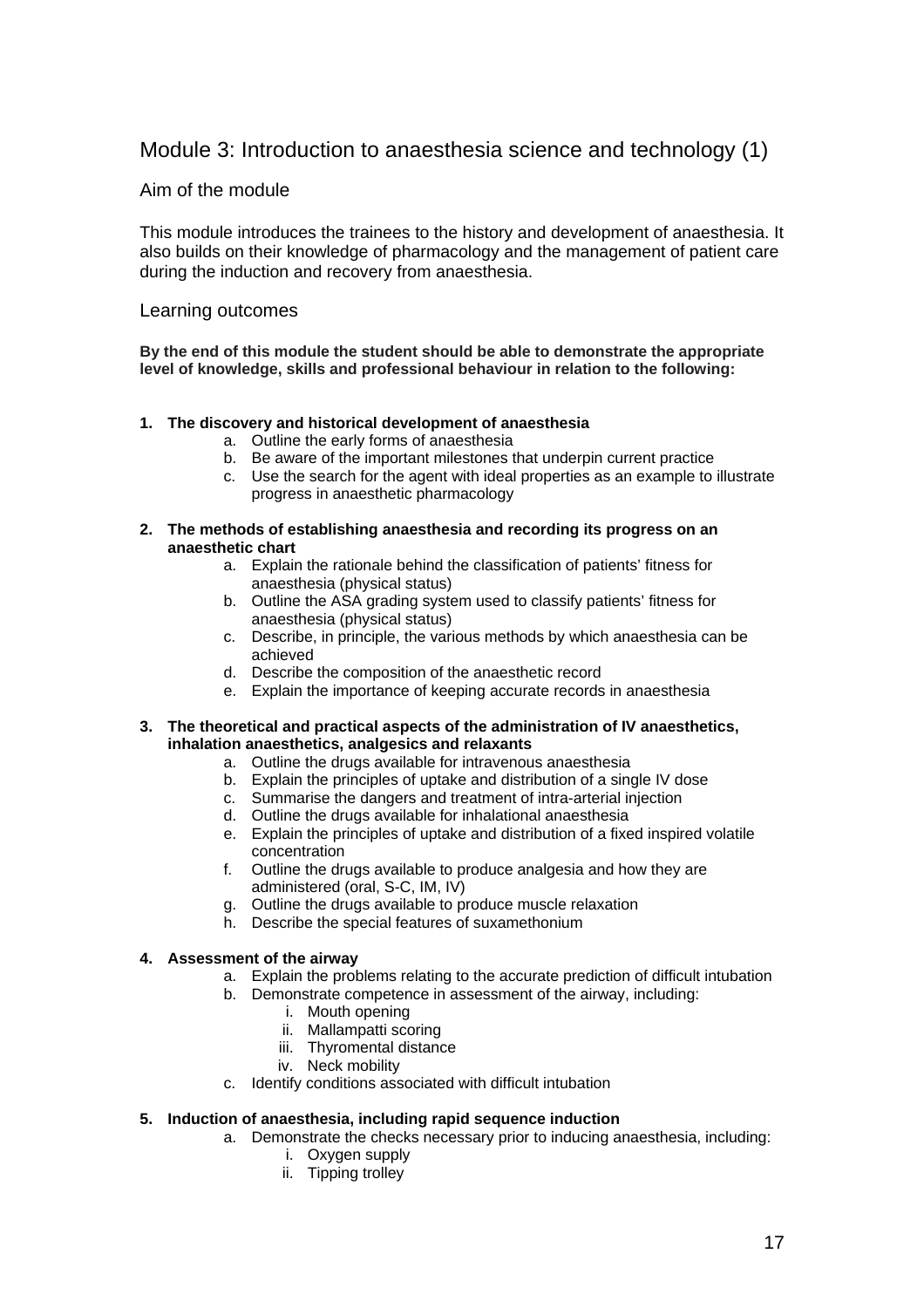- iii. Suction
- iv. Intravenous access
- v. Minimal monitoring conditions
- b. Demonstrate competence in the insertion of cannulae into a peripheral veins
- c. Demonstrate competence in setting up an intravenous infusion
- d. Describe the method of intravenous induction
- e. Demonstrate competence in the intravenous injection of drugs
- f. Describe the method of inhalational induction
- g. Explain the importance of drug solubility in inhalational induction
- h. Demonstrate the correct application of cricoid pressure
- i. Describe the technique of rapid sequence induction
- j. Explain the indications for rapid sequence induction in practice

#### **6. Maintenance and termination of anaesthesia**

- a. Describe the Total Intravenous Anaesthesia (TIVA) technique
- b. State the drugs that are used for TIVA
- c. Define the time to wakening when TIVA is employed
- d. Explain how anaesthesia is maintained with volatile agents
- e. Describe the relationship between the effect of solubility and the time to wakening
- f. Describe how muscle relaxation is reversed
- g. Describe how to assess the adequacy of breathing

#### **7. Caring for a patient in the recovery room**

- a. Explain the benefits of oxygen during the recovery period
- b. Identify commonly used oxygen masks and the indications for their usage
- c. Describe how nausea and vomiting is managed
- d. Identify the necessary physiological measurements to be made

#### **8. Caring for a post-operative patient on the ward**

- a. Describe the basic needs of a patient, including:
	- i. Oxygen
	- ii. Analgesia
	- iii. Fluid
	- iv. Reassurance
- b. Outline the content of a post-operative ward recording chart

#### **9. Resuscitation to BLS standard**

a. Demonstrate resuscitation to the Resuscitation Council's Basic Life Support standard

#### **Formative Assessment:**

**Theory:** Brief History General Anaesthesia principles Local & Regional principles Introduction to Anaesthetic Drugs & Pharmacology Induction, maintenance & recovery Anaesthetic records, ASA grading

**Skills:** IV cannulation & setting up a drip Airway basics, Airway assessment, Cricoid pressure External Cardiac Massage (To BLS standards) IV injection of drugs

**Workplace:** Induction of Anaesthesia Holding an airway Guedel, LMA, ETT insertion RSI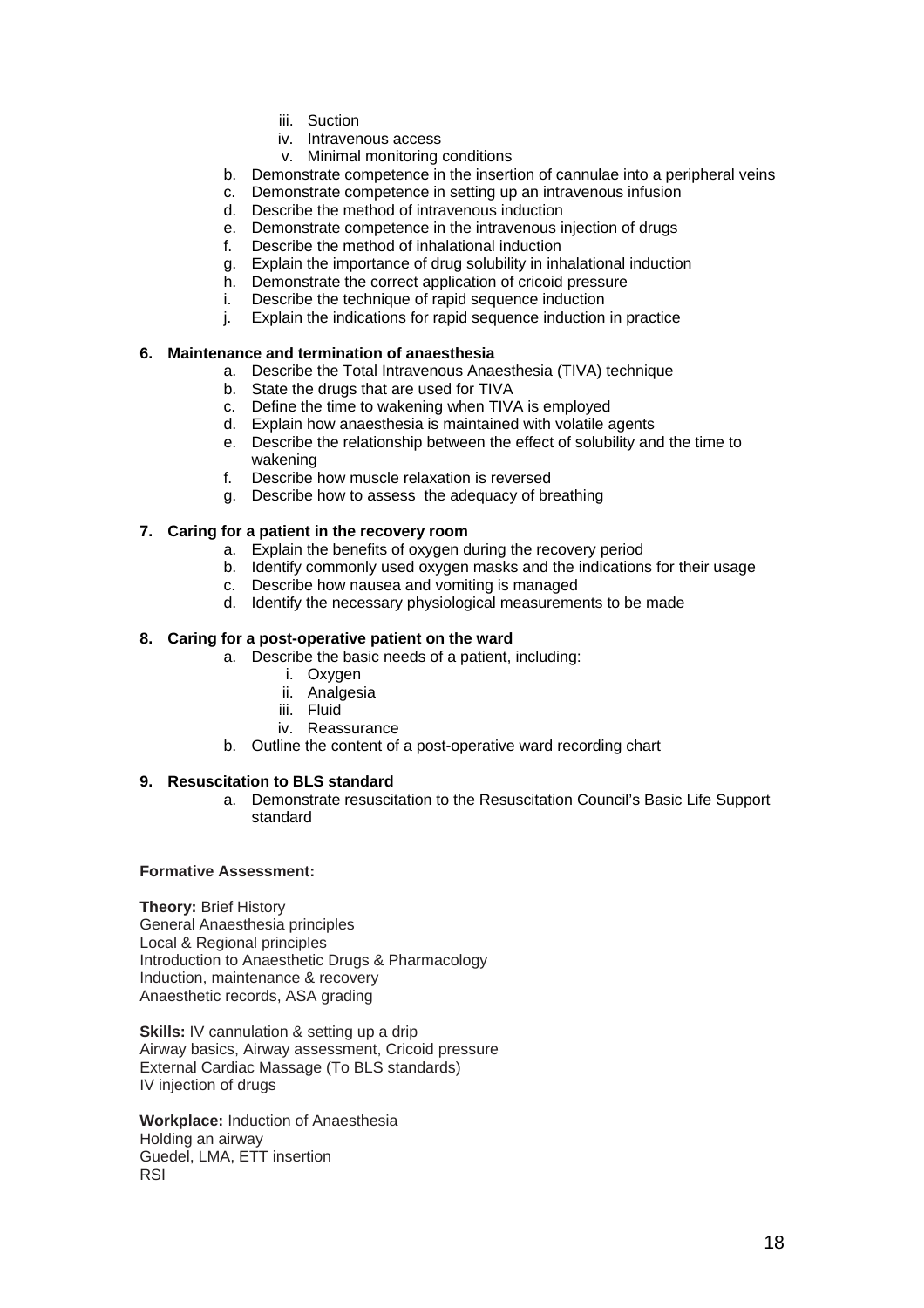## Module 4: Anaesthesia science and technology (2)

#### Aim of the module

**This module is designed to develop the trainees advanced knowledge of the equipment used in anaesthesia for the measuring of physiological parameters. The trainees will be able to explore the equipment, their function and application within the conduct and maintenance of anaesthesia. The trainees will build upon their knowledge to drug administration and the physiological changes brought about by these drugs.** 

#### Learning outcomes

**By the end of this module trainees should develop the appropriate level of knowledge, skills and attitudes to be able to demonstrate a clear working knowledge of the following:** 

- **1. The properties of materials (solids, liquids and gases) with specific application to gases and vapours** 
	- a. Define an atom and a molecule
	- b. Describe the basic physical properties of solids, liquids and gases
	- c. State the gas laws
	- d. Explain how the gas laws can be used to describe the behaviour of gases, and mixtures of gases, under a range of conditions
	- e. Describe the nature of a vapour and its properties
	- Describe the behaviour of nitrous oxide and volatile anaesthetic agents
	- g. Describe how cylinders of oxygen, air and nitrous oxide behave when being emptied

#### **2. Units of measurement in common use and the preparation of diluted drugs**

- a. Be aware of the SI system and other commonly used units of measurement
- b. Define common prefixes used in units of measurement:
	- i. Nano
	- ii. Micro
	- iii. Milli
	- iv. Centi
	- v. Deci
	- vi. Kilo
- c. Demonstrate how to prepare a drug to a specified dilution
- **3. The basic principles of electricity and its application to diathermy, defibrillation and electrical safety** 
	- a. Define the following electrical terms and state their units of measurement:
		- i. Current
		- ii. Voltage
		- iii. Resistance
		- iv. Capacitance
		- v. Inductance
	- b. Explain the hazards of electrocution and how they are avoided
	- c. Describe the principles of diathermy and defibrillation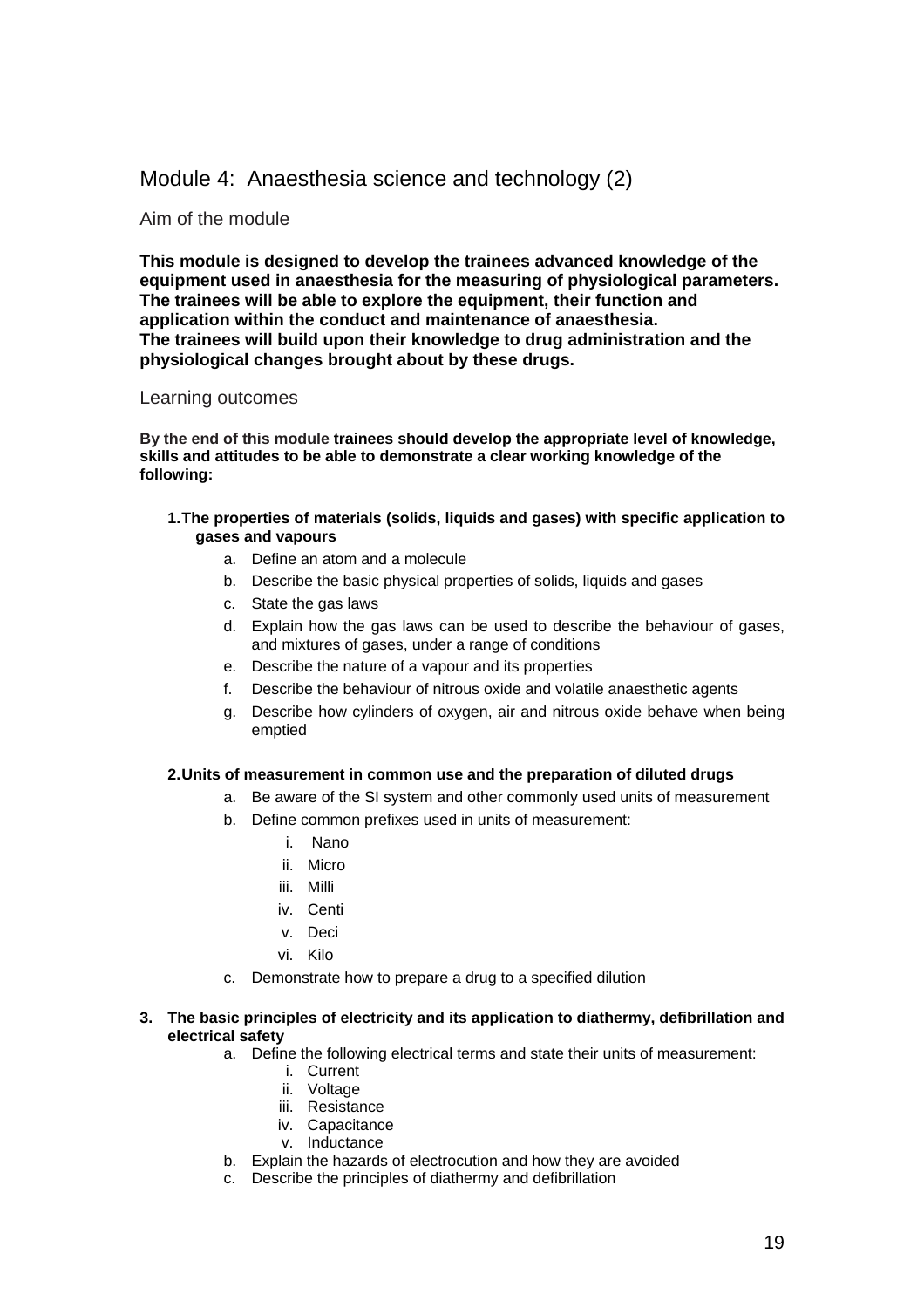- d. Demonstrate how to correctly apply and remove a diathermy plate
- e. Demonstrate competence in defibrillating

#### **4. Flow and pressure transducers: waveforms, damping and resonance**

- a. Describe how commonly used flow transducers work
- b. Outline the factors that reduce the accuracy of flow transducers
- c. Explain how a blood pressure transducer works
- d. Demonstrate how to set up a blood pressure transducer
- e. Draw an average arterial waveform and label the main components
- f. Describe the appearance and effects of damping and resonance
- g. Draw a typical  $CO<sub>2</sub>$  waveform and label the main components

#### **5. The measurement and analysis of certain physiological variables**

- a. Describe infra-red absorption and absorption spectra
- b. Describe the respiratory waveforms for  $CO<sub>2</sub>$  and vapours
- c. Explain the interference of  $CO<sub>2</sub>$  and  $N<sub>2</sub>O$
- d. Describe what is measured by a blood-gas machine
- e. Define normal arterial  $O_2$ ,  $CO_2$ , bicarbonate and base deficit values f. Describe the sites of measurement of body temperature
- Describe the sites of measurement of body temperature
- g. Describe the types of thermometer used to measure body temperature

#### **6. The principles underlying common measuring equipment commonly used in anaesthesia**

- a. Explain the principles of reference standards
- b. Explain the need for calibration
- c. Explain the following concepts:
	- i. Zero offset
	- ii. Linear proportionality
	- iii. Calibration limits
- d. Demonstrate how to zero a blood pressure transducer
- e. Describe how a blood pressure transducer could be calibrated

#### **Formative Assessment:**

#### **Module planning questionnaire**

**Theory:** 

Electricity and electrical safety **Statistics** 

#### **Skills:**

Electrical Safety in practice 2, 4 Clinical Measurement Medical Devices Units of measurement Physics of Gases and Vapours, Pressure and Flow Peak Flow measurement Damped Waveforms Electrical Safety **Workplace:**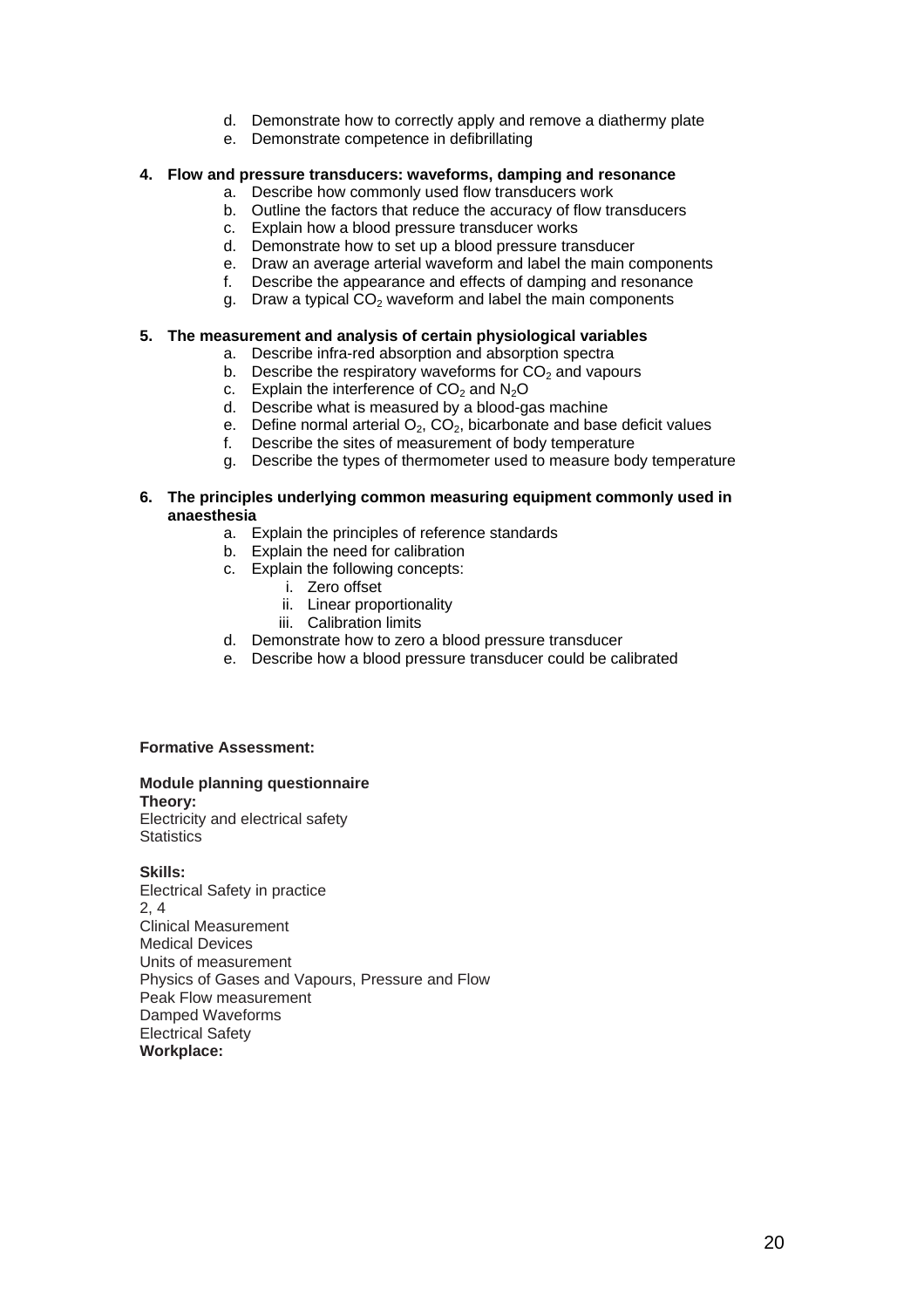## Module 5: Anaesthesia science and technology (3)

## Aim of the module

**This module builds on the knowledge and skills developed in Modules 3 and 4 particularly in relation to the management of critical incidents. This module will seek to put a wider emphasis on the monitoring of patients; whilst ensuring the trainees comprehension of physics and the anaesthetic machine.** 

#### Learning outcomes

**By the end of this module the trainees should have developed the appropriate level of knowledge, skills and attitudes which would demonstrate comprehension and a clear working knowledge of the following:** 

#### **1. Why the anaesthesia process necessitates clinical monitoring**

- a. Understand the scale and speed of physiological disturbances produced by anaesthesia
- b. Understand the life-threatening consequences of failing to adequately control these physiological disturbances
- c. Outline the common causes of awareness
- d. Describe the course of action to be taken if awareness is suspected

#### **2. The physiological and biochemical changes that require monitoring**

- a. Explain the effect of anaesthesia on the cardiovascular system, in relation to:
	- i. Blood pressure
	- ii. Heart rate
	- iii. Heart rhythm
	- iv. Peripheral perfusion
- b. Explain the effect of anaesthesia on the respiratory system, in relation to:
	- i. Respiratory rate
	- ii. Tidal volume
	- iii. End-tidal  $CO<sub>2</sub>$
	- iv. Effect of reduced Functional Residual Capacity in the lungs (FRC)
- c. Explain how the depth of anaesthesia can be assessed by measuring the functioning of the cardiovascular and respiratory systems
- d. Explain the principles of assessing circulating fluid volume
- 
- e. Demonstrate the measurement of blood glucose<br>f. Demonstrate the measurement of blood-gas state Demonstrate the measurement of blood-gas status

#### **3. The purpose and function of the anaesthetic machine**

- a. Explain the layout and components of a simple anaesthesia machine
- b. Demonstrate how to check a simple anaesthesia machine
- c. Demonstrate how to activate the oxygen bypass
- d. Explain the purpose of pressure reduction valves
- e. Explain how scavenging systems function and are attached to anaesthesia machines and breathing systems

#### **4. Gas pipelines, cylinders and suction**

- a. Identify different gas cylinders based on their construction and colour coding
- b. Explain the principles of gas pipeline identification
- c. Describe how oxygen, air and nitrous oxide are stored and distributed in pipelines
- d. Explain the importance of the pin-index system and gas-specific pipeline collars
- e. Explain why powerful suction is important

#### **5. Vaporisers, capnographs and pulse oximeters**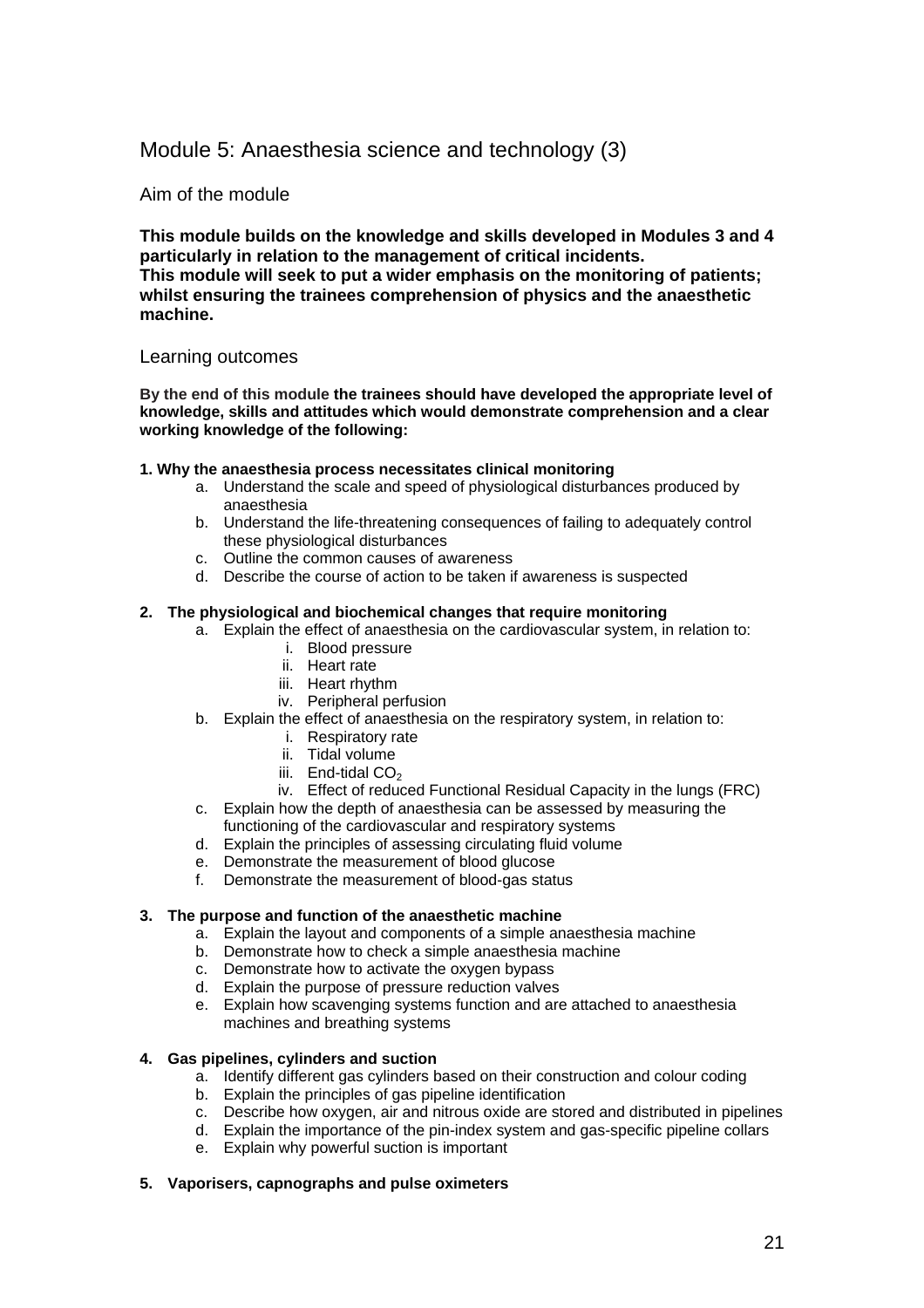- a. Describe how a modern vaporiser works
- b. Describe how a capnograph works
- c. Draw a typical capnograph trace
- d. Describe how a pulse oximeter works
- e. Draw a typical pulse oximeter trace
- f. Demonstrate how to attach a pulse oximeter
- g. Outline the sources of error in capnography and pulse oximetry

#### **6. Minimal monitoring, stethoscope, oximetry, capnography, NIBP and the ECG**

- a. Understand the concept and objectives of minimal monitoring
- b. Describe the uses and limitations of the following monitors:
	- a. Stethoscope
		- b. Pulse oximeter
		- c. Capnograph
		- d. Non-invasive blood pressure (NIBP) cuff
		- e. ECG

#### **7. Breathing systems and ventilators**

- a. Explain the basic principles of breathing systems and ventilators
- b. Explain the function and fresh gas flow requirements of A, D and E breathing systems (Mapleson classification system)
- c. Explain the principles of the self-inflating resuscitation bag and the associated valves
- d. Demonstrate assembly of A, D and E breathing systems
- e. Demonstrate the use of a self-inflating resuscitation bag
- f. Describe volume and pressure controlled ventilation
- g. Demonstrate how to set up a ventilator for theatre use
- h. Demonstrate how to set up a ventilator for transport of an intubated patient

#### **8. Monitoring neuromuscular block**

- a. Understand the principles of a peripheral nerve stimulator
- b. Describe the characteristics of a depolarizing and non-depolarising block
- c. Understand how to apply single twitches, train of four and titanic stimulation
- d. Demonstrate the application of stimulating electrodes to the wrist

#### **9. Invasive versus non-invasive arterial and central venous monitoring**

a. Identify situations when invasive monitoring is required

#### **10. Monitoring the depth of anaesthesia**

- a. Explain the concept of 'depth of anaesthesia'
- b. Describe how to monitor depth of anaesthesia using physiological surrogates, PRST scoring
- c. Be aware of the methods used to measure depth of anaesthesia using EEG

#### **Formative Assessment:**

#### **Module planning questionnaire**

**Theory: Skills:** Checking anaesthetic machine Basic monitoring set up IPPV set up Suction **Monitoring** Brief History General principles Anaesthetic gases, Oxygen Vaporisers in practice Breathing systems & Mechanical ventilation ECG, NIBP, SPO2, Capnography, Ventilatory Volumes, NMB, Temp, Depth of Anaesthesia **Workplace:** Maintenance and reversal of Anaesthesia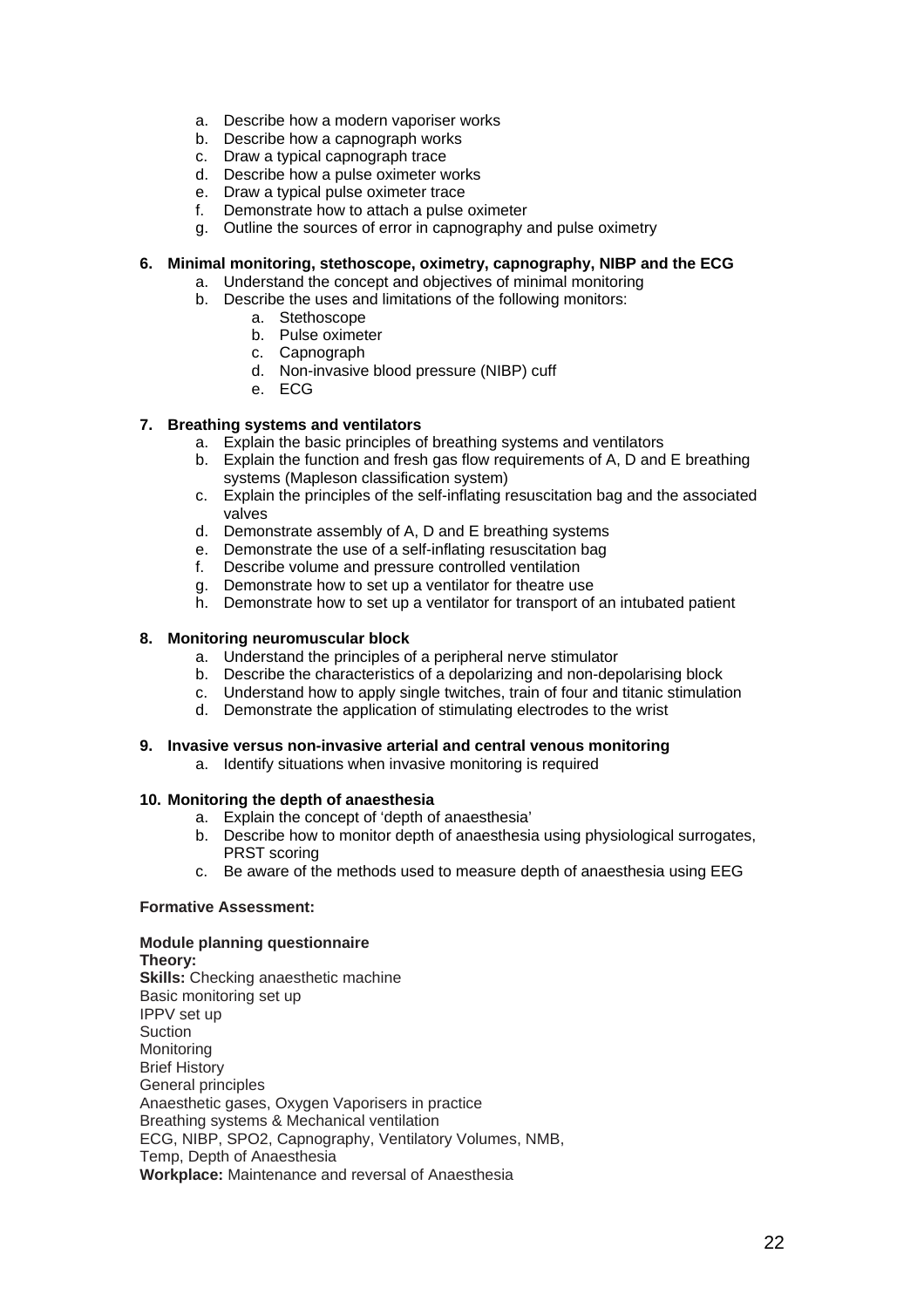Oral suction

# **Module 6: The heart and circulation**

#### Aim of the module

**The focus of this of this module is on the development of knowledge of the normal cardio vascular system and the normal and abnormal physiological changes which may influence practice.** 

#### Learning outcomes

**By the end of this module the, trainees should have developed the appropriate level of knowledge, skills and attitudes to care for patients in the operating theatre environment:** 

#### **1. The anatomy of the heart and major blood vessels**

- a. Label a diagram of the heart and associated blood vessels
- b. Describe the following structures:
	- i. Atria
		- ii. Ventricles
		- iii. Valves
		- iv. Coronary arteries
		- v. Conduction system
- c. Explain the differences between the right and left sides of the heart
- d. Describe the path of blood as it circulates
- e. Describe the aorta and its major branches
- f. Describe the pulmonary artery
- g. Describe the superior and inferior vena cavae
- h. Demonstrate the location of the main arterial pulses
- i. Demonstrate how to check for raised central venous pressure

#### **2. The peripheral circulation and receptors**

- a. Describe arterioles, capillaries and venules
- b. Explain the functions of the endothelium
- c. Explain the movement of fluid across the capillary wall and the importance of molecular weight in this process
- d. Demonstrate how to check for adequate peripheral perfusion and peripheral oedema

#### **3. The generation and control of the heartbeat**

- a. Distinguish between myocardial cells and other cells
- b. Explain the factors that determine pre-potential drift and firing of the S-A node
- c. Describe how the action potential travels from the S-A node to the ventricular myocardium

#### **4. The ECG and the cardiac cycle**

- a. Describe the principles underlying the standard 12 lead ECG
- b. Describe how the components of the normal ECG are generated
- c. Demonstrate how to recognize a normal cardiac axis
- d. Demonstrate the components of a normal ECG
- e. Demonstrate how to recognize the following
	- i. Abnormalities of axis, rate and rhythm
	- ii. Occurrence of ischaemia
- f. Describe the correlation of the ECG with mechanical aspects of the cardiac cycle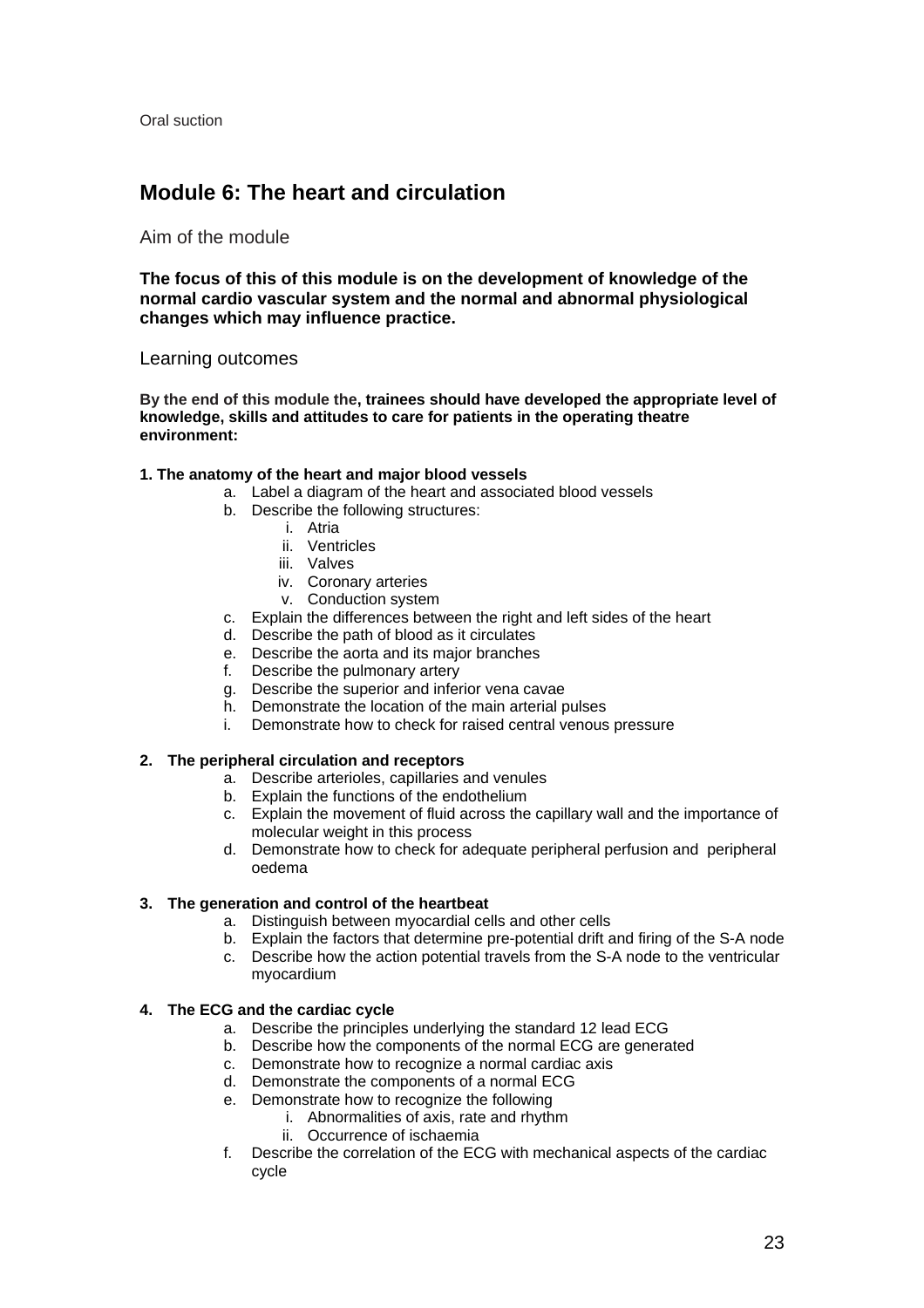- g. Draw intra-ventricular pressures and link them with pressures in the aorta and pulmonary artery
- h. Note the action of stenotic and incompetent valves on the cardiac cycle
- Demonstrate how to apply the CM5 and other intra-operative ECG monitoring systems

#### **5. Heart failure, heart block, arrhythmias and pacemakers**

- a. Explain the concepts of right, left and congestive cardiac failure
- b. Describe  $1^{st}$ ,  $2^{nd}$  and  $3^{rd}$  degree heart block
- c. Describe the following:
	- i. Sinus arrhythmia
	- ii. Atrial ectopics
	- iii. Atrial fibrillation
	- iv. Ventricular ectopics
- d. Explain the function of a pacemaker and its relevance to anaesthesia

#### **6. The generation and maintenance of blood pressure**

- a. Explain the concept of baroreceptors and the reflexes that control the systemic blood pressure
- b. Describe the factors that control the cardiac output
- c. Describe the distribution of the cardiac output
- d. Explain the role of systemic vascular resistance in the determination of the blood pressure
- e. Explain the concept of contractility and the relevance of filing pressures

#### **7. The pulmonary circulation and central venous pressure**

- a. Describe the major differences between the systemic and pulmonary circulations
- b. Explain how pulmonary oedema forms and its effect on oxygenation
- c. Describe the normal central venous pressure
- d. Explain the causes of abnormally high and low central venous pressures

#### **8. Drugs that work on the cardiovascular system**

- a. Explain the function and basic mode of action of commonly used antihypertensive and anti-arrhythmic drugs
- b. Explain the function, basic mode of action and method of administration of:
	- i. Inotropes
	- ii. Vasodilators
	- iii. Vasoconstrictors

#### **9. The cardiovascular system during pregnancy – maternal and foetal**

- a. Describe the main changes in the maternal cardiovascular system that occur during normal pregnancy
- b. Describe the normal foetal circulation
- c. Describe the major changes in moving from the foetal to normal adult circulation
- d. Describe the common congenital cardiac abnormalities, ASD, VSD, PDA

#### **10. Common heart sounds and advanced cardiovascular monitoring**

- a. Describe the generation of normal heart sounds
- b. Recognise normal heart sounds
- c. Recognise a loud systolic ejection murmur
- d. Describe the common murmurs and abnormal heart sounds

**Formative Assessment: Module planning questionnaire Theory: Skills:** 12 lead ECG Management of Hypotension & Hypertension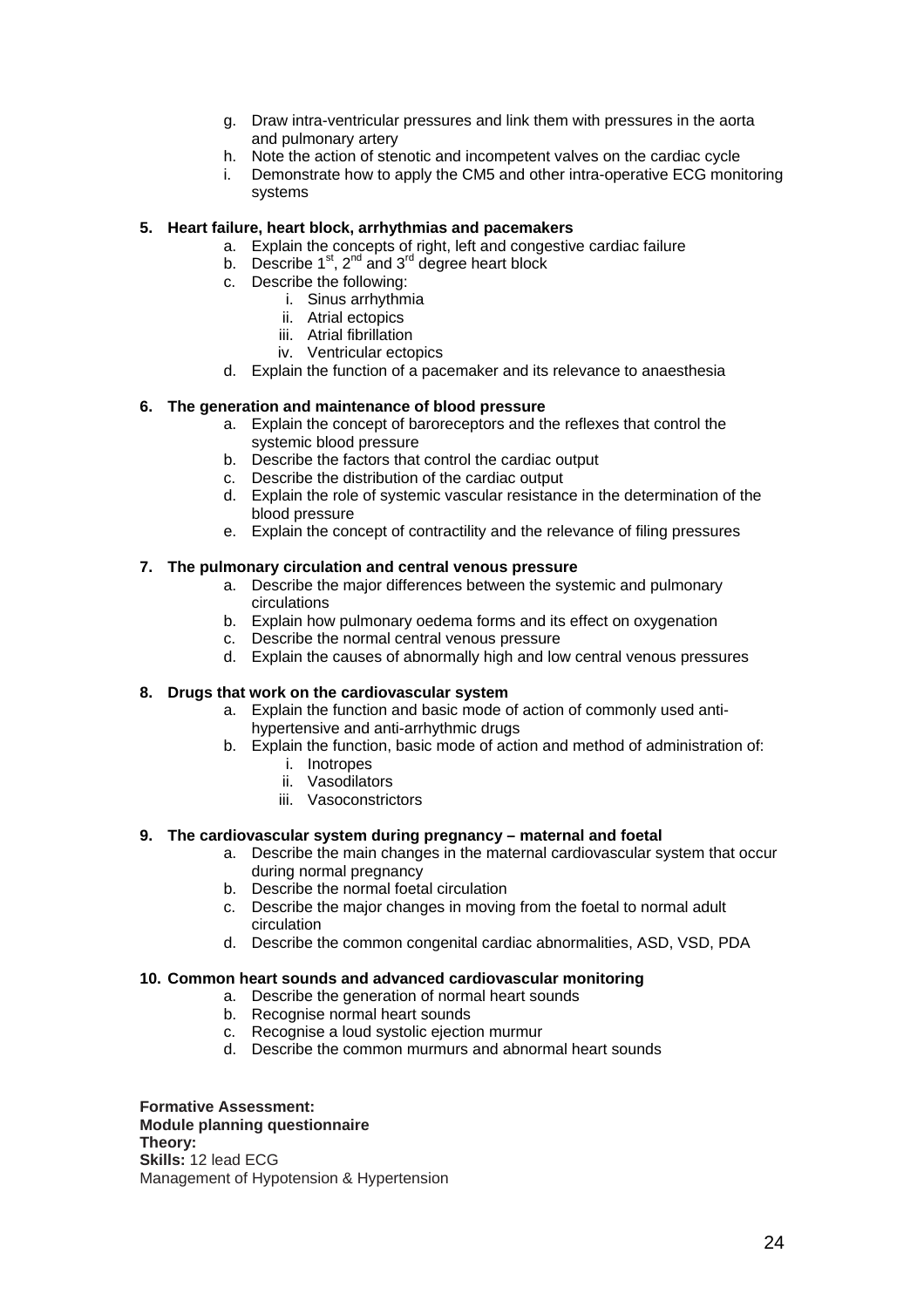Management of common arrhythmias Anatomy of Heart & Circulation (+ pregnancy) Cardiovascular Physiology The ECG, CVP, PCWP, CO Cardiovascular Pharmacology Arrhythmias, low cardiac output, heart failure Common Heart Sounds Advanced cardiovascular monitoring **Workplace:**  Invasive Monitoring

# **Module 7: The airways and lungs**

Aim of the module

**This module will focus on the normal physiology of respiratory system and the effects on anaesthetic practice if there are abnormalities to this system.** 

#### Learning outcomes

**By the end of this module the trainees should have developed the appropriate level of knowledge, skills and attitudes to begin to practice proactively:** 

#### **1. The anatomy, functions and examination of the upper airway**

- a. Describe the anatomy of the mouth, nose, pharynx, larynx and trachea, including the blood and nerve supply.
- b. Demonstrate how to assess the airway for prediction of difficult intubation
- c. Demonstrate how to insert an oral airway and hold a facemask so as to optimise the passage of inhaled and exhaled gases
- d. Demonstrate how to apply cricoid pressure
- e. Demonstrate how to orally intubate a person with normal anatomy
- f. Demonstrate how to insert an LMA in a person with normal anatomy

#### **2. The anatomy, functions and examination of the major bronchi and lungs**

- a. Describe the anatomy of the right and left major bronchi
- b. Describe the major lobar divisions of the lungs and the location of the pleura
- c. Describe and explain how the lungs expand and contract
- d. Demonstrate how to examine the chest

#### **3. The physiological control of breathing**

- a. Describe the action of chemoreceptors and the CSF in the control of breathing
- b. Describe the control of breathing in a healthy person
- c. Describe the control of breathing in the chronically hypoxic patient

#### **4. Gas exchange, emboli, shunts, hypoxia and the normal capnograph**

- a. Describe the composition of the alveolar gas and be aware of the alveolar gas equation
- b. Explain the process of gas exchange across the alveolar wall
- c. Draw the normal capnograph and describe how it is generated
- d. Describe the information that can be obtained from a capnogram
- e. Understand the effects of pulmonary emboli and shunts on the capnogram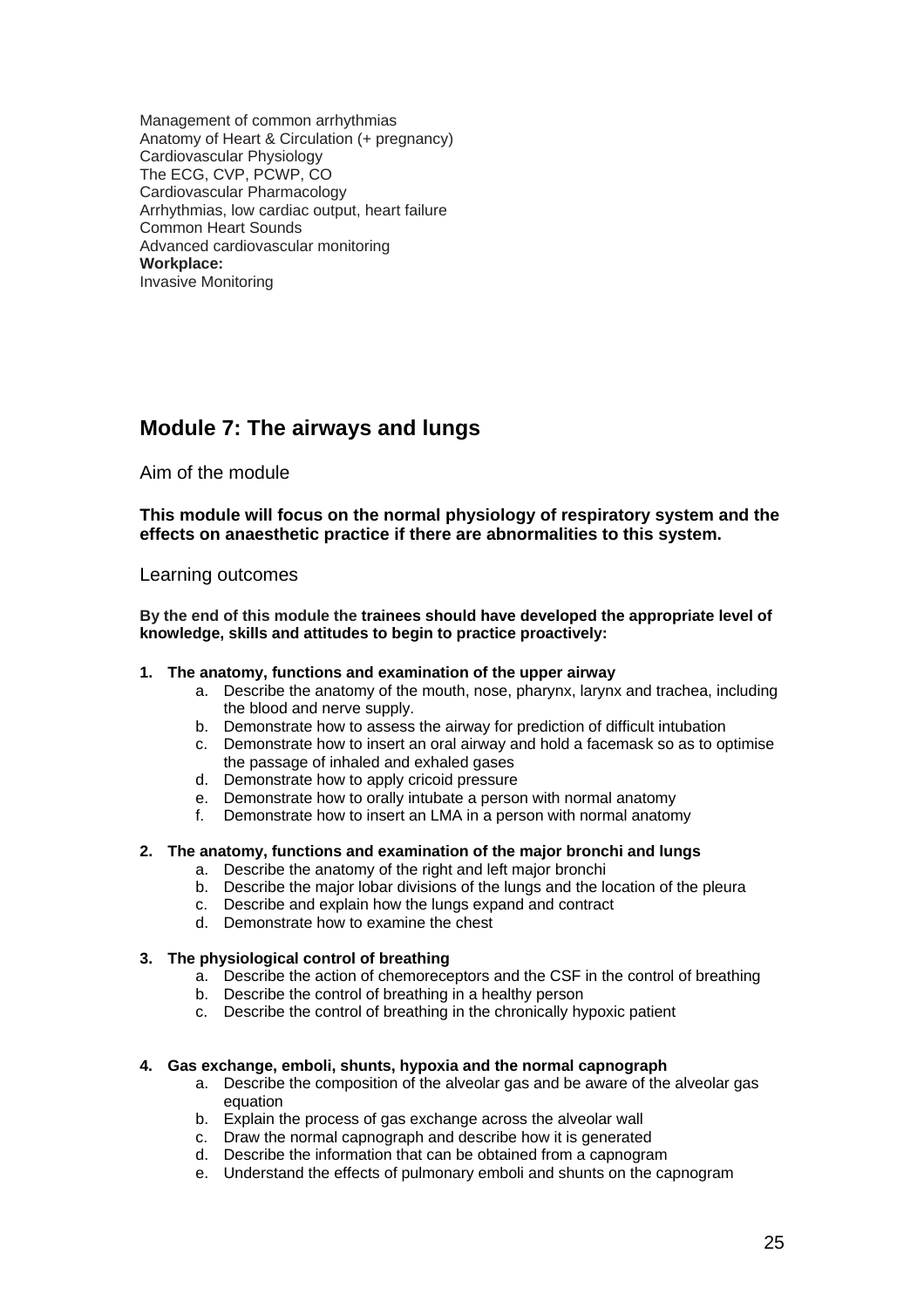- f. Explain each of the causes of hypoxia (failure of oxygen supply, failure of bellows function, failure at alveolar level)
- g. Describe the methods of detecting hypoxia
- h. Understand the process and objectives of pre-oxygenation
- **5. Interpretation of investigations relevant to the respiratory system (reading a chest x-ray, pulmonary function tests and interpreting blood gas results)** 
	- a. Demonstrate how to read a chest x-ray
	- b. Describe the use of the Vitalograph and peak flow meter
	- c. Demonstrate the interpretation of blood-gas results
- **6. Problems with pulmonary function: disconnections and displaced tubes, pneumothorax, COPD and pneumonia, asthma and bronchospasm, laryngospasm** 
	- a. Describe how a disconnection might be detected
	- b. Demonstrate how to confirm the correct placement of an endotracheal tube and an LMA
	- c. Describe the signs and symptoms of a pneumothorax
	- d. Demonstrate the treatment of a pneumothorax
	- e. Describe the clinical and investigational findings in COPD and pneumonia
	- f. Understand the causes of bronchospasm and describe its management
	- g. Understand the causes of laryngospasm and describe its management
	- h. Describe surgical emphysema and its management

#### **7. Pulmonary pharmacology and the administration of drugs via the airways**

- a. Describe the nerve endings and basic receptor types found in the lungs
- b. Understand the actions of bronchodilators
- c. Demonstrate how to give bronchodilators via a nebulisers
- d. Discuss the choice of antibiotics for a chest infection

**Formative Assessment: Module planning questionnaire Theory:** Anatomy of Airway & Lungs Asthma, COPD, Pneumonia **Skills: Nebulisers** Disconnection, The displaced tube Blood gas monitoring Respiratory Physiology Spirometry, Blood gases Respiratory Pharmacology Chest examination Common Breath Sounds Management of the difficult airway **Workplace:** Management of bronchospasm Visit CCU: Advanced IPPV, CPAP etc.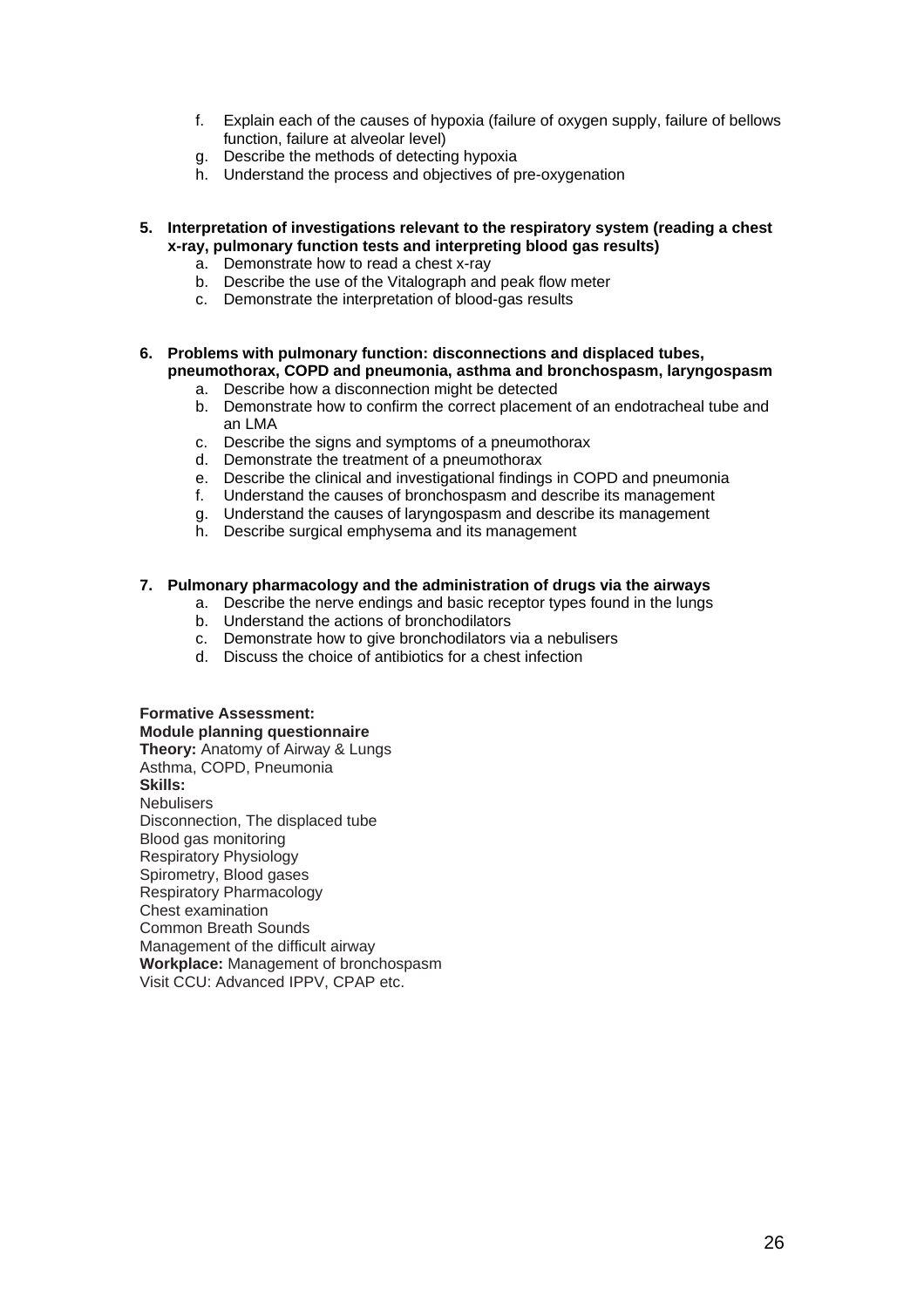## **Module 8: The kidneys, liver, endocrine system and blood:**

Aim of the module

**The focus of this module is on the development and broadening of the trainees' knowledge of the normal anatomy and physiology of the kidneys, liver and endocrine system.** 

#### Learning outcomes

**By the end of this module the trainees should have developed the appropriate level of knowledge, skills and attitudes to be able to care for patients in the theatre environment who may normal or complex needs:**

- **1. The anatomy and functions of the kidneys, including the consequences of renal failure** 
	- a. Describe the gross anatomy of the kidneys, ureters and bladder
	- b. Describe the action of the glomerulus and the tubules
	- c. Describe the major functions of the normal kidney
	- d. Analyse and explain the changes in blood biochemistry during renal failure

#### **2. Oliguria and the action of diuretics**

- a. Define oliguria
- b. Describe the causes of oliguria
- c. Demonstrate how to catheterise male and female patients
- d. Describe the action of osmotic and loop diuretics

#### **3. The anatomy and functions of the liver, including the consequences of liver failure**

- a. Describe the gross anatomy of the liver and biliary tree
- b. Describe the major biochemical functions of the liver and the role of bile
- c. Understand the causes of jaundice, the effects of cirrhosis and the consequences of liver failure

#### **4. The uptake, management and excretion of drugs**

- a. Understand the differences in drug availability and time of action of oral, SC, IM, and IV administration
- b. Describe the principle stages in drug metabolism
- c. Be aware of enzyme systems
- d. Describe the action of plasma cholinesterase
- e. Describe the excretion of drugs by the liver and kidneys

#### **5. The anatomy and functions of the thyroid and parathyroid glands**

- a. Describe the anatomy of the thyroid and parathyroid glands
- b. Understand the consequences of hyper and hypothyroidism

#### **6. The anatomy and functions of the adrenal and pituitary glands: the stress response**

- a. Describe the gross anatomy of the adrenal glands
- b. Describe the gross anatomy of the pituitary gland
- c. Explain how the pituitary-adrenal axis works
- d. Understand the secretion and actions of catecholamines, gluco and mineralocorticoids
- e. Describe the rennin-angiotensin system

## **7. The anatomy and functions of the pancreas and the management of diabetes**

a. Explain the pancreas' exocrine function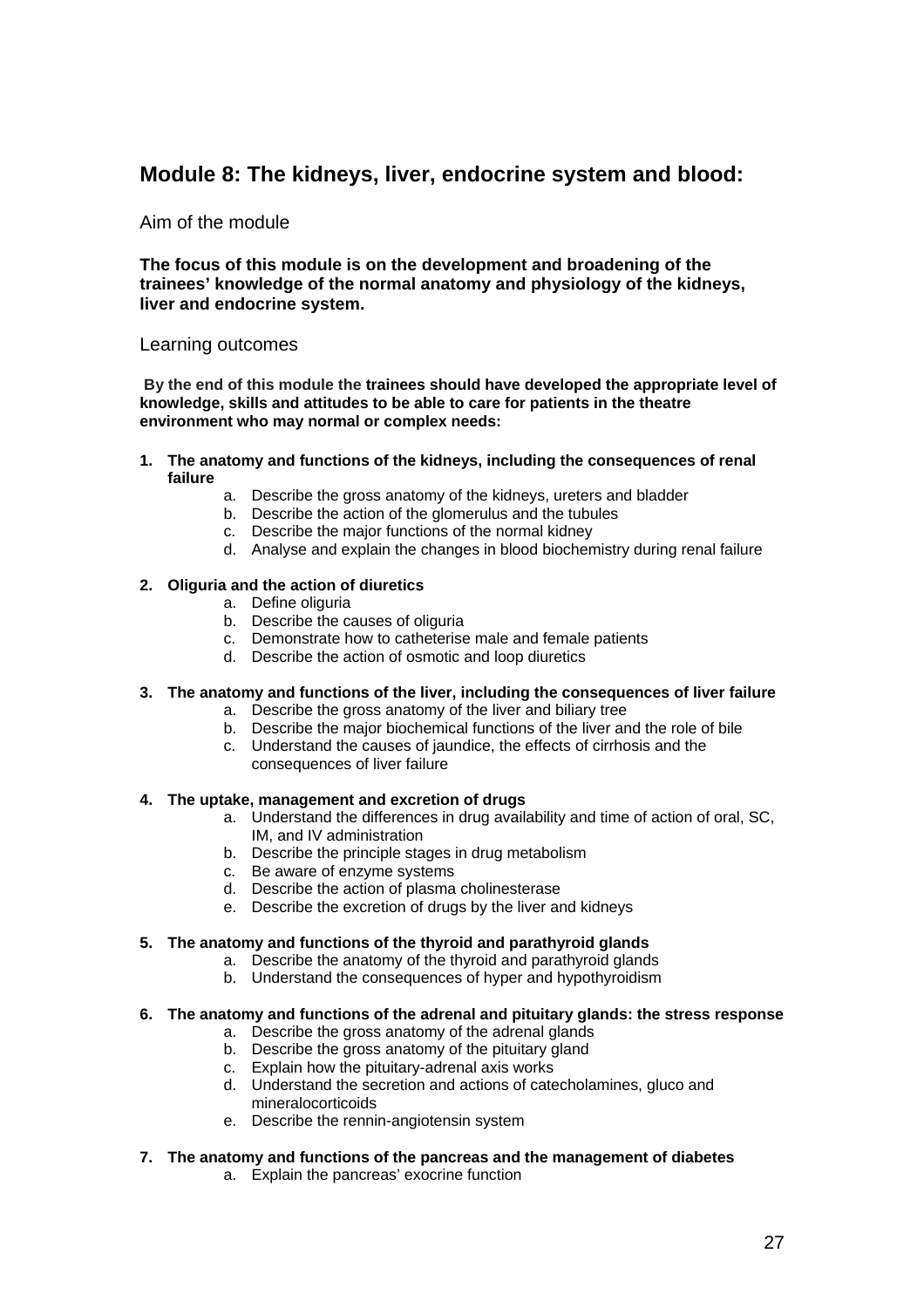- b. Explain the pancreas' endocrine function
- c. Understand how blood glucose levels are maintained
- d. Describe the presentation of hyper and hypoglycaemia
- e. Explain the principles of diet, tablet and insulin control of diabetes
- f. Demonstrate the peri and intraoperative management of glucose levels
- g. Demonstrate how to set up an insulin infusion and use a sliding scale

#### **8. The control of temperature and the effects of anaesthesia and surgery**

- a. Explain how body temperature is controlled
- b. Describe the effects of anaesthesia on body temperature
- c. Demonstrate methods of conserving body heat during anaesthesia

#### **9. Blood clotting, anticoagulants and DVT prophylaxis**

- a. Describe the clotting cascade
- b. Demonstrate the correct usage of warfarin, heparin and antiplatelet drugs in the management of blood loss and coagulopathies
- c. Outline the occurrence of DVT and pulmonary embolus during surgery
- d. Describe mechanical and drug methods of DVT prophylaxis

#### **Formative Assessment:**

**Theory:** Anatomy of the Kidneys, Liver and Endocrine organs Physiology of Kidneys, Liver and Endocrine organs Physiology of Blood and Clotting, DVT prophylaxis Renal Failure, Liver Failure Pregnancy, Diabetes and management Diuretics, anticoagulants **Skills:** Interpretation of common Blood Tests Management of diabetes Checking blood Management of blood loss and coagulopathies **Workplace:** Routine fluid management Use of Blood & Blood Products (FFP, platelets etc.) Finding results Management of Oliguria **Module planning questionnaire**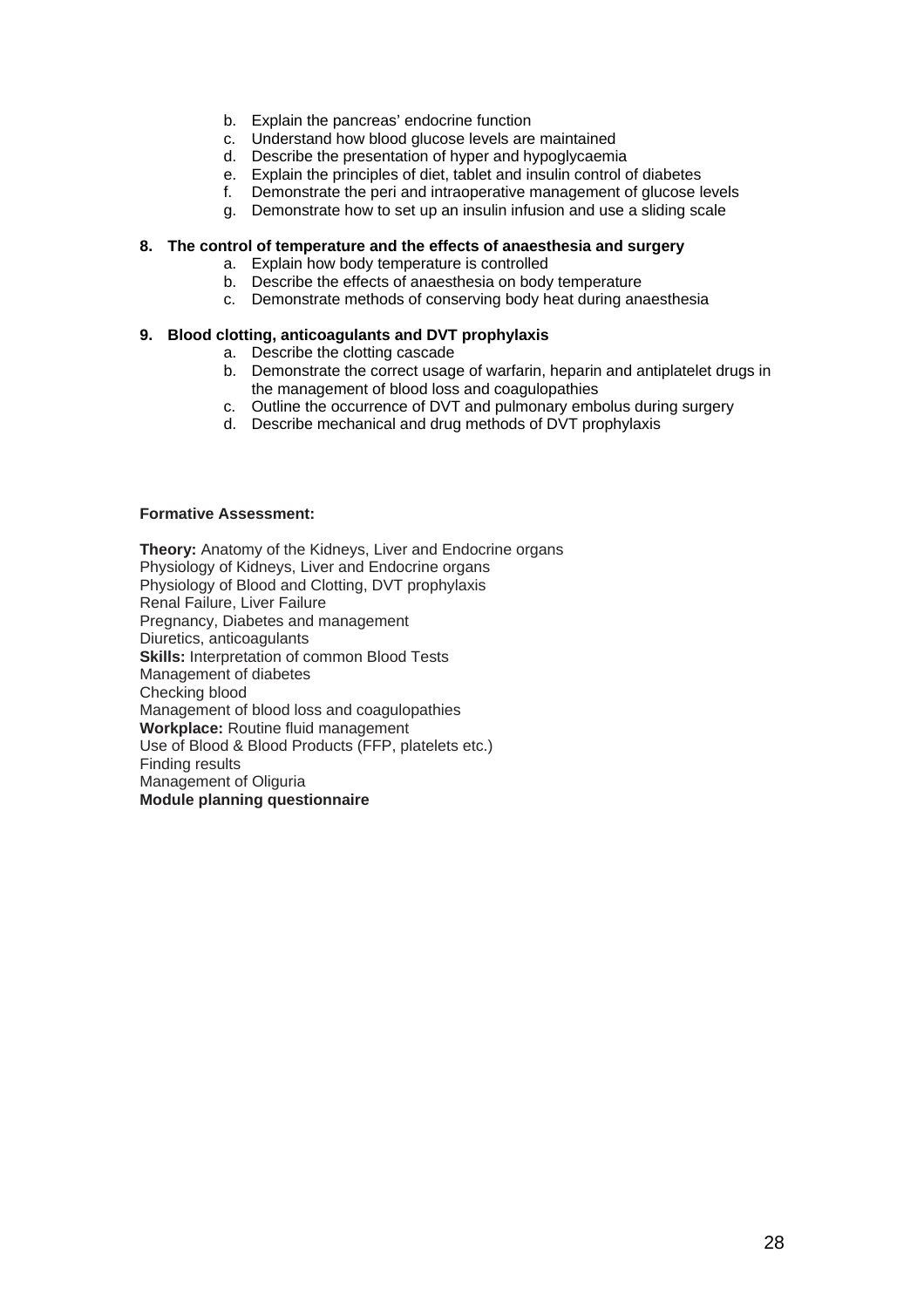## **Module 9: The brain and the nervous system**

Aim of the module

**This module addresses the knowledge of the nervous system and the neuromuscular junction. The effects of anaesthesia on both will be considered with particular attention to pain pathways and analgesics. The provision of an acute pain service will be addressed in this module.** 

#### Learning outcomes

**By the end of this module the trainees should have developed the appropriate level of knowledge, skills and attitudes to be able to meet the outcomes outlined below and to use the knowledge and skills acquired to actively participate in all aspects of the patient care as it relates to anaesthesia and pain relief.** 

#### **1. Anatomy of the central nervous system: major ascending and descending pathways**

- e. Describe the major morphological divisions of the central nervous system
- f. Describe important areas of specific function (motor, sensory and visual cortex, internal capsule, thalamus, reticular formation, pyramidal and extrapyramidal pathways, anatomically functional areas of the spinal cord)

#### **2. Blood flow to the brain and spinal cord: formation and circulation of CSF**

- g. Describe the arterial supply to the brain and spinal cord
- h. Describe the main venous pathways from the brain
- i. Describe the formation, circulation and absorption of CSF
- j. Explain autoregulation and the effects of CO2, hypoxia and anaesthesia

#### **3. Anatomy and function of the peripheral nervous system**

- k. Describe the major divisions of the peripheral nervous system
- l. Understand the main functions of the somatic, sympathetic and parasympathetic nervous systems
- m. Describe the basic anatomy of the motor and sensory roots and the sympathetic and parasympathetic outflows
- n. Be aware of dermatomes and their segmental nature
- o. Be aware of the distribution of nerves through the brachial and sacral plexuses
- p. Demonstrate the surface markings of the major peripheral nerves
- q. Demonstrate how to prevent injuries to the brachial plexus when positioning a patient
- r. Understand the actions of the sympathetic and para-sympathetic nervous systems on the cardiovascular system and the eye

#### **4. Pain pathways and reflexes**

- s. State the different types of peripheral nerve fibre and their basic properties
	- t. Describe the main pathways for nocioception and proprioception from the skin to the cerebral cortex
	- u. Describe the mechanism of the basic spinal reflex arc

#### **5. Synapses and the neuromuscular junction**

- v. Explain the concept of synaptic transmission and structure of the neuromuscular junction
- w. Describe the main transmitters at somatic and visceral nerve endings
- x. Describe the contractile process in striated muscle
- y. Explain the importance of alpha and beta receptors and their relevance to cardiovascular and respiratory pharmacology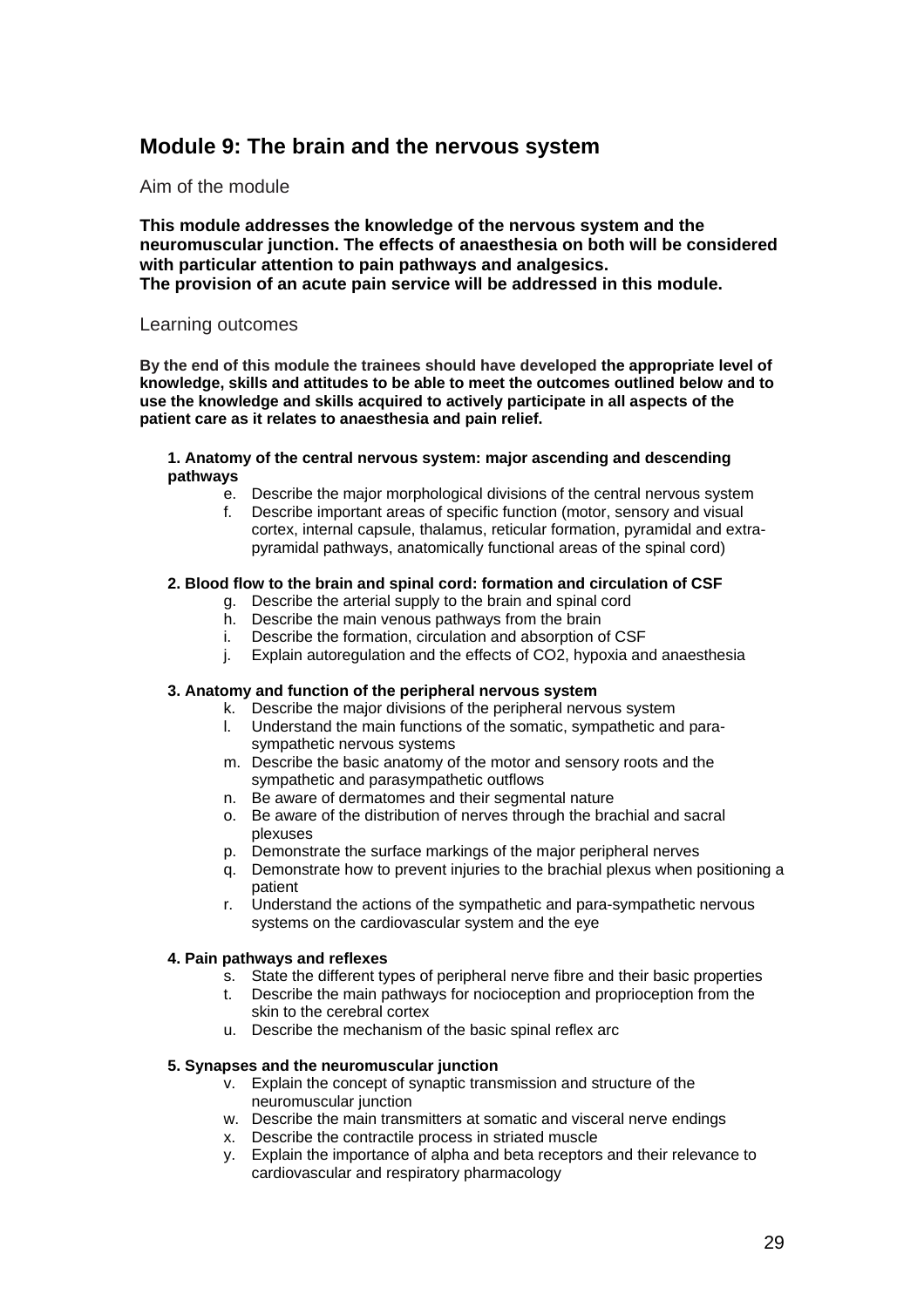#### **7. Pharmacology and mechanisms of neuromuscular blockade**

- a. Describe the mode of action of depolarizing and non-depolarising neuromuscular blockers
- b. Understand the properties of some commonly used short and long acting relaxant drugs
- c. Describe the function of anti-cholinesterases in reversing non-depolarising block
- d. Understand the variability in plasma cholinesterase activity in patients and its relevance to anaesthesia
- e. Demonstrate the monitoring of neuromuscular block and tests of adequate reversal

#### **8. Uptake and distribution of general anaesthetics: depth of anaesthesia and sedation**

- a. Review the uptake and distribution of volatile and IV anaesthetic agents
- b. State the possible mechanisms of general anaesthesia
- c. Describe the concept of depth of anaesthesia and how it might be measured directly from the nervous system

#### **9. The acute pain service**

- a. Justify the need for an acute pain service
- b. Explain how postoperative pain can be monitored and recorded
- c. Understand the use of PCA and epidural analgesia in the postoperative period

#### **10. Classes of analgesic, their pharmacology and uses**

- a. Describe the properties of oral, SC, IM, and IV administration of analgesics
- b. Explain the mode of action and uses of:
	- i. nitrous oxide
	- ii. simple analgesics
	- iii. NSAIDs
	- iv. opioids
- c. Understand the unwanted side effects of commonly prescribed analgesics
- d. Describe the use of naloxone to reverse the effects of opioids

#### **11. The principles of local anaesthetic action and managing patients with regional and axial blocks**

- a. Describe the principles of action of local anaesthetics
- b. Describe the toxic effects of local anaesthetics
- c. Demonstrate how to position a patient for a spinal or epidural injection
- d. Demonstrate the management of patients with a brachial block, a spinal block or an epidural block.

### **Formative Assessment**

**Module planning questionnaire** 

**Theory:** Anatomy of the Brain, CNS, PNS, SNS etc. Pharmacology of General Anaesthesia Pain management and Pharmacology **Skills:** Depth of Anaesthesia Monitoring (PRST etc.) **PCA** Management of Regional/Local blocks Regional Anaesthesia & Local blocks Combined GA & Regional **Sedation** Physiology of Brain, CNS, CSF, NMJ, Pain Pharmacology of local and regional anaesthesia Pharmacology of Neuromuscular Blockade NMB monitoring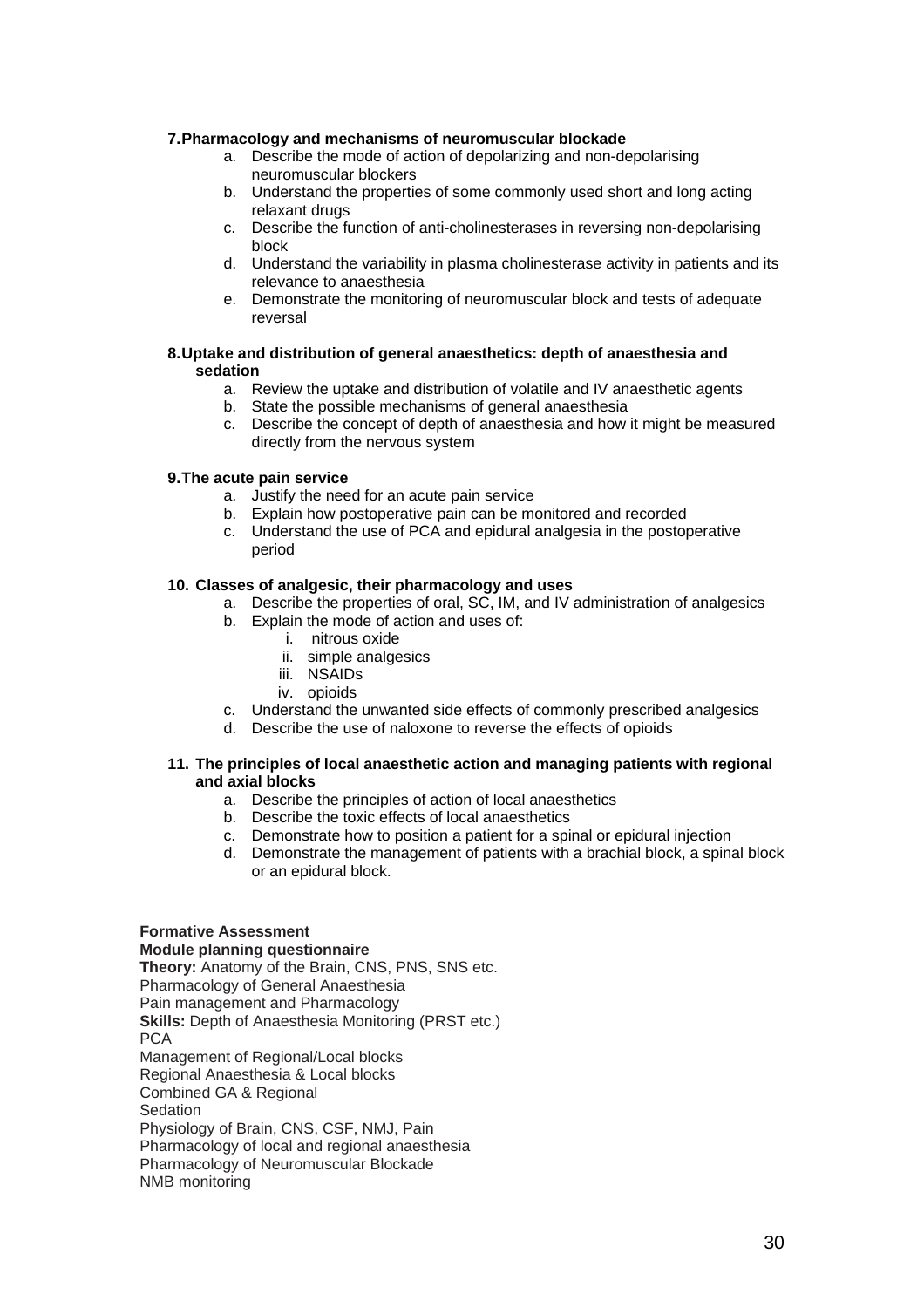**Workplace:** 

## **Module 10: Clinical history and examination**

#### Aim of the module

**This module formally brings together the knowledge and experience that has been acquired from the theory and practice of previous modules. This knowledge and experience will be used to aid in eliciting a full clinical history from a patient and undertaking a full clinical examination.** 

#### Learning outcomes

**By the end of this module the trainees should have developed the appropriate level of knowledge, skills and attitudes to be able to meet the outcomes outlined below and to demonstrate an advanced working knowledge of all aspects of communication.**

#### **1. Good communication with patients and staff**

- a. Demonstrate sympathetic but effective communication with patients
- b. Demonstrate the use of different communication styles with staff depending upon the circumstances
- c. Answer the questions of staff and patients in a way in which they understand
- d. Be aware of one's own weaknesses in communication

#### **2. Consent for adult patients**

- a. Explain the concepts of implied and informed consent
- b. Understand the principles of taking consent for surgical procedures
- c. State who is able to give consent
- d. Understand what complications should be mentioned

#### **3. Pre-operative assessment and taking a history**

- a. Demonstrate how to take a clinical history
- b. Describe the use of pre-operative check lists and questionnaires

#### **4. The impact of common co-existing and familial diseases and the ASA grading system**

- a. Explain the implications of common co-existing conditions on the delivery of anaesthesia and peri-operative management (myocardial ischaemia, hypertension, peripheral vascular disease, asthma, COPD, diabetes, strokes and neurological conditions)
- b. Identify those familial conditions that have an impact on the delivery of anaesthesia
- c. Demonstrate how to classify patients on the ASA system

#### **5. Clinical examination**

- a. Demonstrate examination of the airway
- b. Demonstrate examination of the cardiovascular system
- c. Demonstrate examination of the respiratory system
- d. Understand the consequences of dehydration and loss of circulating fluid volume
- e. Demonstrate the use of the Glasgow Coma Scale
- **6. The interpretation of abnormal findings in the history, examination and investigations** 
	- a. Plan the management of patients with abnormal pre-operative findings
	- b. Identify patients needing referral for further assessment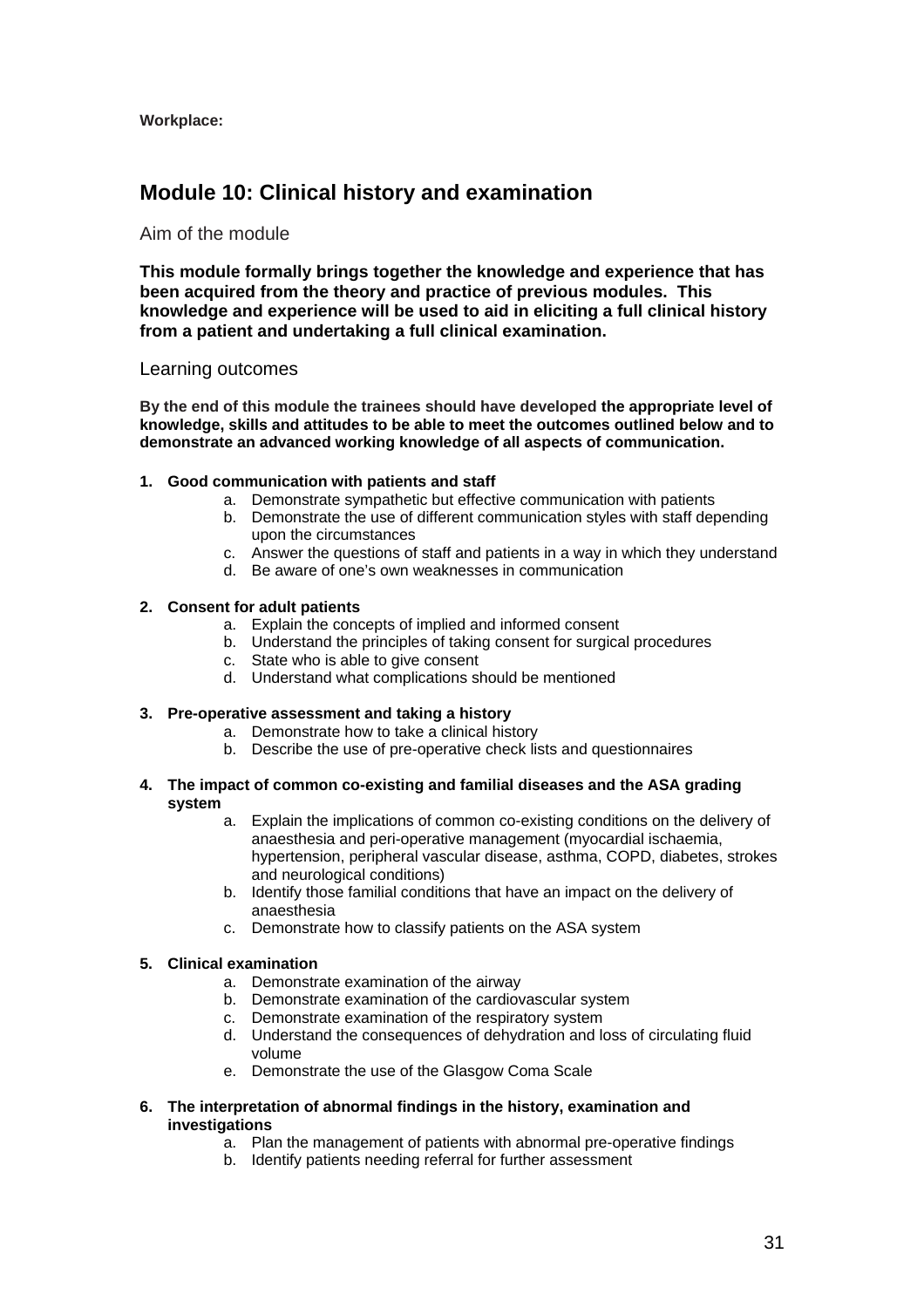#### **7. The pre-operative optimisation of patients**

- a. Describe the dangers of anaesthetising patients with unstable physiology
- b. Explain the management of a patient with a significant injury or an acute abdomen
- c. Outline the possibilities for pain management
- d. Describe the objectives of fluid management and how the effectiveness of therapy is assessed
- e. Define emergency, urgent and elective in relation to surgery
- f. Explain the differences in the management of emergency, urgent and elective surgery
- g. Outline the indications for direct arterial and central venous monitoring

#### **8. Post-operative fluid management and blood transfusion**

- a. Demonstrate the planning of a routine post-operative fluid regimen
- b. Describe how to assess its effectiveness
- c. Understand when to transfuse blood and blood products
- d. Demonstrate how to check red cells and other blood products

#### **9. Post-operative pain relief, nausea and vomiting**

- a. Explain the causes and timescale of post-operative pain
- b. Describe methods of relieving post-operative pain with their advantages and disadvantages
- c. Understand the importance of the patient's perspective and perception of post operative pain and other side effects
- d. Describe the factors predisposing to PONV
- e. Describe the methods of minimizing and treating PONV

#### **Formative Assessment:**

**Module planning questionnaire Theory:**  The Law on Consent **Skills:**  Assessing the airway Post-op pain & fluid management A, D Coexisting diseases Familial diseases Communications 2 Taking a history Clinical Examination Finding and interpreting results Explaining procedures **Workplace:** Pre-op Visits and ASA classification Post-op Visits Pre-op optimisation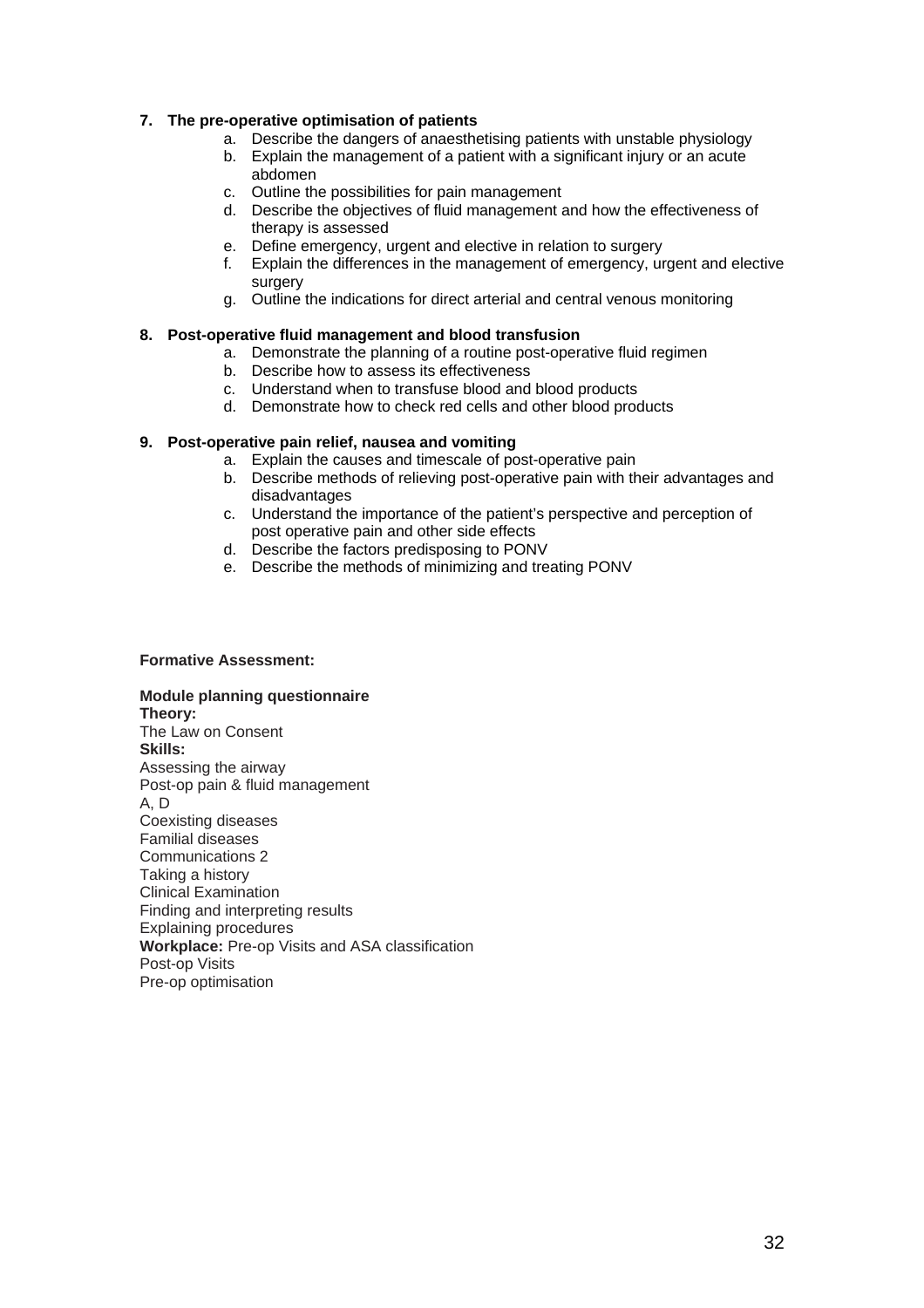# **Module 11: Management of life-threatening emergencies**

## Aim of the module

The purpose of this module is to consolidate the experience and knowledge acquired from previous theory and practice modules in order to enhance the trainees' knowledge of the management of emergencies.

### Learning outcomes

**By the end of this module the trainees should have developed the appropriate level of knowledge, skills and attitudes to be able to manage emergencies competently and confidently.** 

- **1. The practice of resuscitation to Immediate Life Support (ILS) standard (as a minimum)** 
	- a. Demonstrate the ability to resuscitate to ILS standard as defined by the Resuscitation Council

#### **2. Intra-arterial injection**

- a. Explain the dangers of intra-arterial injection
- b. Describe the management of an inadvertent intra-arterial injection

#### **3. Can't intubate, can't ventilate: emergency airways**

- a. Describe the incidence of the problem
- b. Outline approaches to the problem (LMA, obturator airway etc)
- c. Demonstrate how to assist with a cricothyrotomy
- d. Demonstrate how to assist with the placement of an emergency needle airway into the trachea and the breathing system attachments to ensure safe operation
- e. Demonstrate how to assist with the insertion of a "Mini-Trac" form of airway

#### **4. Bronchospasm, laryngospasm**

- a. Describe factors that can precipitate bronchospasm
- b. Demonstrate the management of bronchospasm
- c. Describe the factors that can precipitate laryngospasm
- d. Demonstrate the management of laryngospasm

#### **5. Prevention of aspiration, management of regurgitation**

- a. Describe the conditions that predispose to aspiration
- b. Demonstrate approaches to the prevention of aspiration (cricoid pressure, sitting position)
- c. Demonstrate approaches to limiting the damage from aspiration (anti-acids, histamine blockers, proton pump inhibitors)
- d. Describe the diagnosis and management of aspiration

#### **6. Anaphylaxis and adverse drug reactions**

- a. Understand the process that causes anaphylactic reactions
- b. Demonstrate the management of an acute event
- c. Outline the long term management of a patient who has had an anaphylactic reaction

#### **7. Major blood loss and shock**

a. Understand the physiological processes that follow blood loss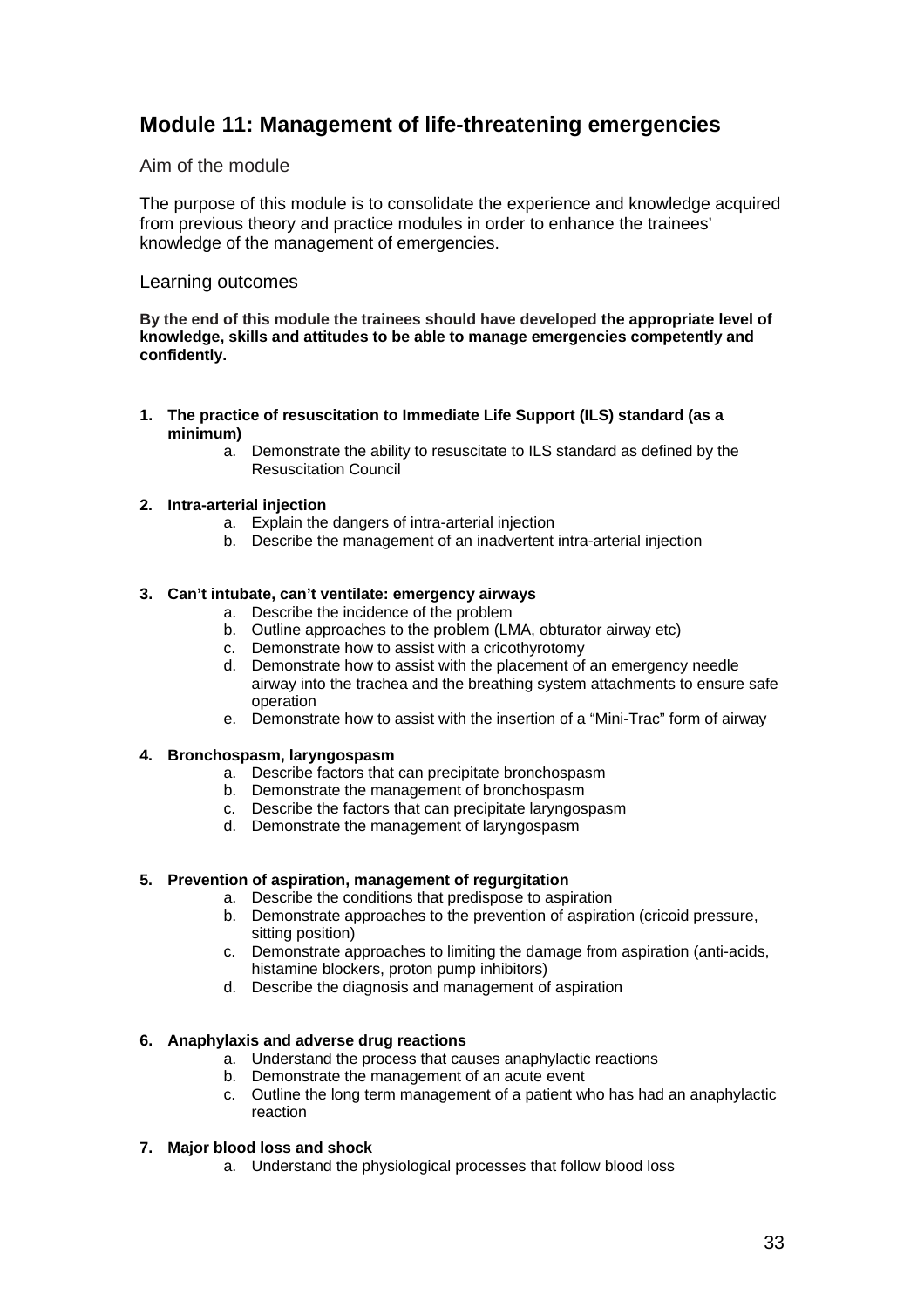- b. Describe a protocol for managing acute blood loss (including non-fluid management such as oxygen)
- c. Demonstrate the management of a patient with acute blood loss
- d. Describe the assessment of the response to treatment
- e. Describe practical problems that might occur (difficult vascular access, urgent need for cross matching, coagulopathies)
- f. Outline the order in which the patients problems are tackled (major source of blood loss first)
- g. Identify medico-legal issues (e.g. problems with consent, unknown identity)

#### **8. Malignant hyperpyrexia**

- a. Describe the incidence and genetic nature of the condition
- b. Identify the signs suggesting the onset of the condition
- c. Explain the physiological consequences of the condition
- d. Describe the management of the condition

#### **9. Management of intra-operative death**

- a. Identify the issues in deciding when further attempts at resuscitation are futile
- b. Anticipate responses from the wider theatre team and how best to manage them
- c. Recognise the need to confirm death has occurred and to record the time accurately
- d. Demonstrate the ability to manage the relatives in such a situation
- e. Explain when and how to refer a death to the coroner

#### **Formative Assessment Module planning questionnaire**

#### **Theory:**

**Skills:**  Anaphylaxis Admission to HDU/CCU Basics of emergency management Resuscitation to ILS standard as a minimum Unable to Ventilate, Unable to Intubate **Regurgitation** Laryngospasm, Bronchospasm Blood Loss Trauma **Workplace:** Increased responsibility cases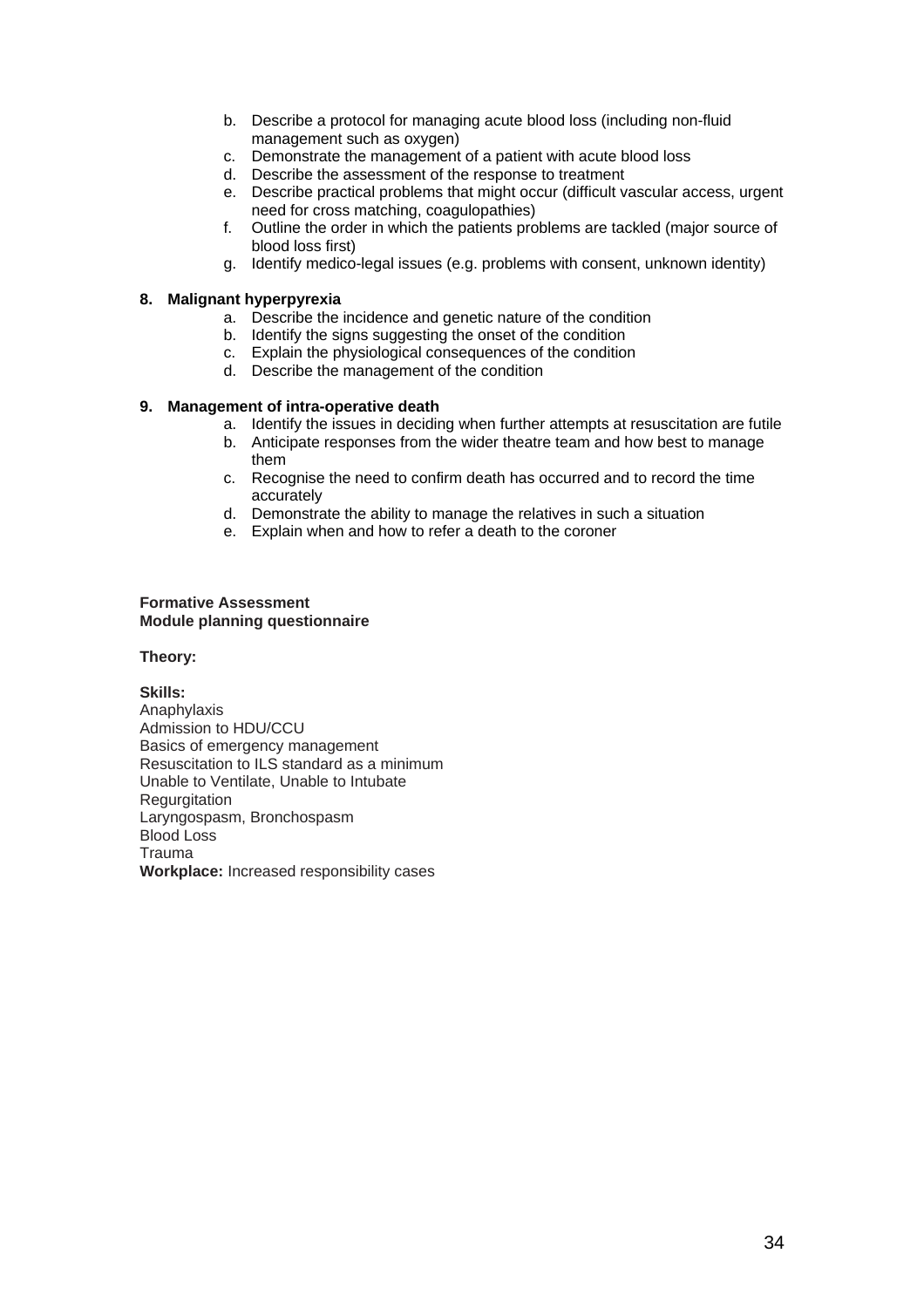# **Module 12: Advanced practice**

#### Aim of the module

**The purpose of this module is to bring together all aspects of the clinical and theoretical parts of the programme so as to ensure that the trainees are prepared for the challenges of practice within a complex environment.** 

#### Learning outcomes

**By the end of this module the trainees should have developed the appropriate level of knowledge, skills and attitudes to be able to fulfil all aspects of advanced practice:**

#### **1. Communication problems**

- a. Outline the considerations when communicating with the blind, deaf and disabled
- b. Demonstrate effective communication with patients with physical and mental impairments
- c. Describe how to establish the capacity to give consent
- d. Demonstrate effective communication with non-English speakers
- e. Demonstrate appropriate and effective communication with relatives

#### **2. Managing difficult situations involving patients**

- a. Demonstrate successful management of and communication with patients who may:
	- i. Be unreliable
	- ii. Be aggressive
	- iii. Be reluctant to give information
	- iv. Wish to specify aspects of their treatment

#### **3. Managing difficult situations involving colleagues**

- a. Demonstrate the ability to build successful working relationships with colleagues
- b. Demonstrate strategies for dealing with colleagues who are
	- i. Unhappy
	- ii. Unreliable
	- iii. Dishonest
	- iv. Sick

#### **4. Handling and investigating a complaint**

- a. Understand the emotional reaction to a complaint
- b. Be aware of the methods of dealing with a complaint

#### **5. Audit, critical incident reporting**

- a. Understand the value of personal and institutional audit
- b. Understand the principles behind critical incident reporting
- c. Define a critical incident
- d. List the common causes of critical incidents
- e. Describe how to report a critical incident

#### **6. Managing controlled drugs**

a. Be aware of the law on the storage and dispensing of controlled drugs

#### **7. The presentation and simple analysis of data**

a. Understand the purpose and interpretation of graphs, bar charts, pie charts, and trend analysis